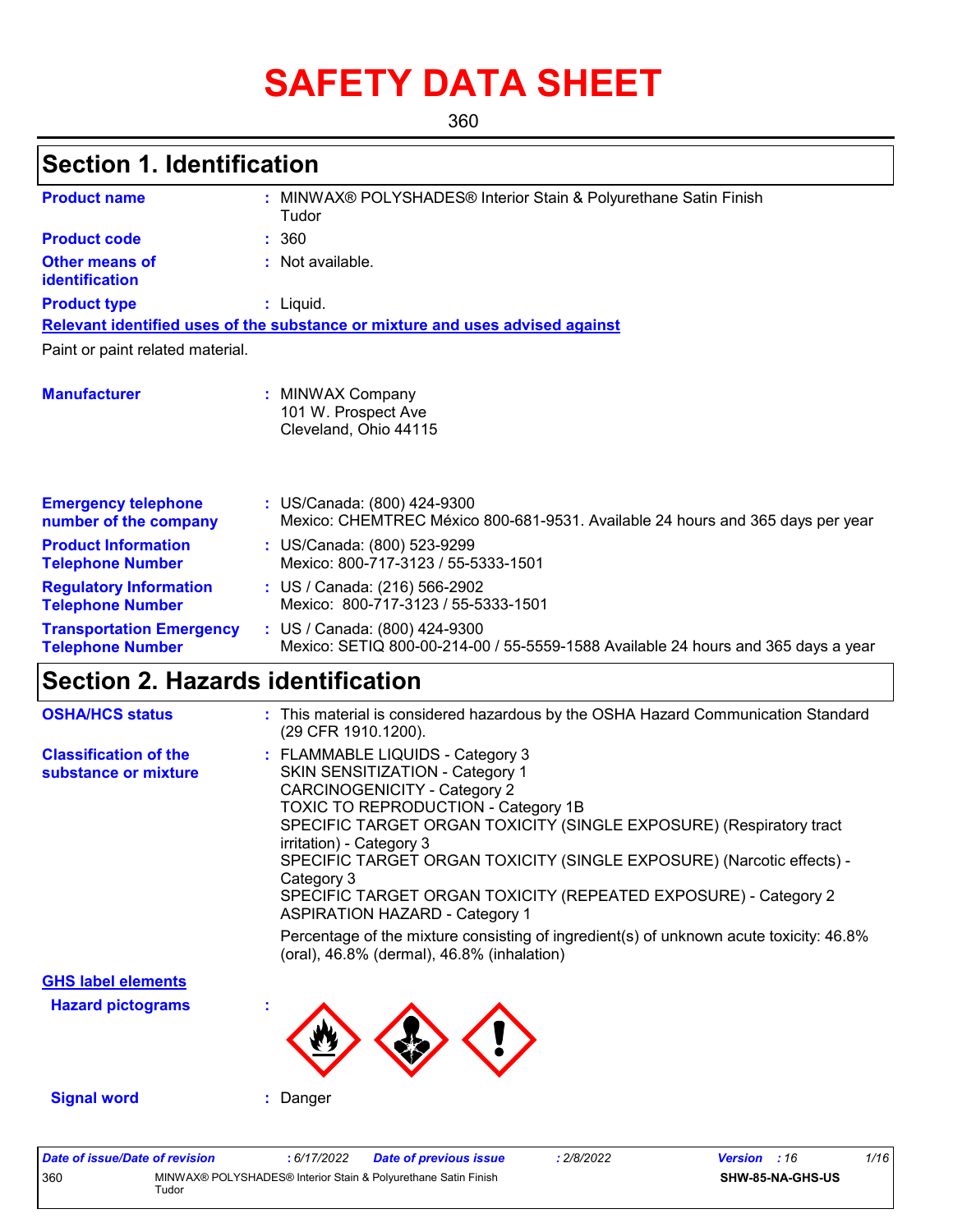### **Section 2. Hazards identification**

| <b>Hazard statements</b>                   | : Flammable liquid and vapor.<br>May be fatal if swallowed and enters airways.<br>May cause an allergic skin reaction.<br>May cause respiratory irritation.<br>May cause drowsiness or dizziness.<br>Suspected of causing cancer.<br>May damage fertility or the unborn child.<br>May cause damage to organs through prolonged or repeated exposure.                                                                                                                                                                                                                                         |
|--------------------------------------------|----------------------------------------------------------------------------------------------------------------------------------------------------------------------------------------------------------------------------------------------------------------------------------------------------------------------------------------------------------------------------------------------------------------------------------------------------------------------------------------------------------------------------------------------------------------------------------------------|
| <b>Precautionary statements</b>            |                                                                                                                                                                                                                                                                                                                                                                                                                                                                                                                                                                                              |
| <b>General</b>                             | : Read label before use. Keep out of reach of children. If medical advice is needed,<br>have product container or label at hand.                                                                                                                                                                                                                                                                                                                                                                                                                                                             |
| <b>Prevention</b>                          | : Obtain special instructions before use. Do not handle until all safety precautions have<br>been read and understood. Wear protective gloves, protective clothing and eye or face<br>protection. Keep away from heat, hot surfaces, sparks, open flames and other ignition<br>sources. No smoking. Use explosion-proof electrical, ventilating or lighting equipment.<br>Use non-sparking tools. Take action to prevent static discharges. Use only outdoors or<br>in a well-ventilated area. Do not breathe vapor. Contaminated work clothing must not<br>be allowed out of the workplace. |
| <b>Response</b>                            | : IF exposed or concerned: Get medical advice or attention. IF INHALED: Remove<br>person to fresh air and keep comfortable for breathing. Call a POISON CENTER or<br>doctor if you feel unwell. IF SWALLOWED: Immediately call a POISON CENTER or<br>doctor. Do NOT induce vomiting. IF ON SKIN (or hair): Take off immediately all<br>contaminated clothing. Rinse skin with water. Wash contaminated clothing before<br>reuse. IF ON SKIN: Wash with plenty of water. If skin irritation or rash occurs: Get<br>medical advice or attention.                                               |
| <b>Storage</b>                             | : Store locked up. Store in a well-ventilated place. Keep container tightly closed. Keep<br>cool.                                                                                                                                                                                                                                                                                                                                                                                                                                                                                            |
| <b>Disposal</b>                            | Dispose of contents and container in accordance with all local, regional, national and<br>international regulations.                                                                                                                                                                                                                                                                                                                                                                                                                                                                         |
| <b>Supplemental label</b><br>elements      | DELAYED EFFECTS FROM LONG TERM OVEREXPOSURE. Contains solvents which<br>can cause permanent brain and nervous system damage. Intentional misuse by<br>deliberately concentrating and inhaling the contents can be harmful or fatal. WARNING:<br>This product contains chemicals known to the State of California to cause cancer and<br>birth defects or other reproductive harm.                                                                                                                                                                                                            |
|                                            | Please refer to the SDS for additional information. Keep out of reach of children. Do not<br>transfer contents to other containers for storage.                                                                                                                                                                                                                                                                                                                                                                                                                                              |
| <b>Hazards not otherwise</b><br>classified | : DANGER: Rags, steel wool, other waste soaked with this product, and sanding residue<br>may spontaneously catch fire if improperly discarded. Immediately place rags, steel<br>wool, other waste soaked with this product, and sanding residue in a sealed, water-filled,<br>metal container. Dispose of in accordance with local fire regulations.                                                                                                                                                                                                                                         |
|                                            |                                                                                                                                                                                                                                                                                                                                                                                                                                                                                                                                                                                              |

# **Section 3. Composition/information on ingredients**

| Substance/mixture     | : Mixture                   |
|-----------------------|-----------------------------|
| Other means of        | $\therefore$ Not available. |
| <i>identification</i> |                             |

**CAS number/other identifiers**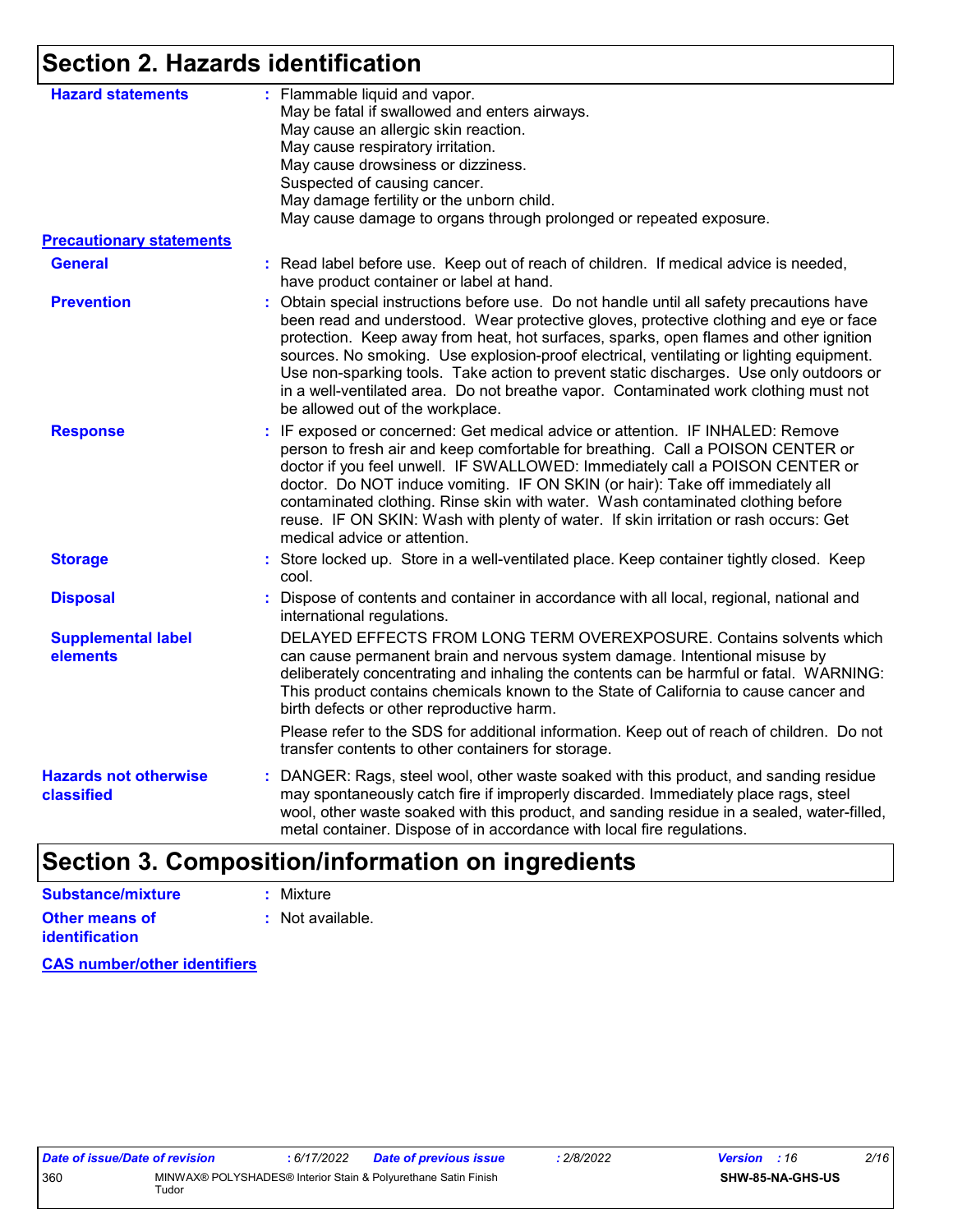### **Section 3. Composition/information on ingredients**

| Ingredient name                      | % by weight | <b>CAS number</b> |
|--------------------------------------|-------------|-------------------|
| Light Aliphatic Hydrocarbon          | 225 - ≤50   | 64742-47-8        |
| Light Aliphatic Hydrocarbon          | 210 - ≤25   | 64742-47-8        |
| Amorphous Precipitated Silica        | l≤5         | 112926-00-8       |
| Med. Aliphatic Hydrocarbon Solvent   | $<$ 1       | 64742-88-7        |
| Zirconium 2-Ethylhexanoate           | ≤1          | 22464-99-9        |
| Hydrotreated Heavy Petroleum Naphtha | l≤0.3       | 64742-48-9        |
| Methyl Ethyl Ketoxime                | l≤0.3       | 96-29-7           |
| Cobalt 2-Ethylhexanoate              | l≤0.3       | 136-52-7          |

Any concentration shown as a range is to protect confidentiality or is due to batch variation.

**There are no additional ingredients present which, within the current knowledge of the supplier and in the concentrations applicable, are classified and hence require reporting in this section.**

**Occupational exposure limits, if available, are listed in Section 8.**

### **Section 4. First aid measures**

|--|

Tudor

| <b>Eye contact</b>                                 | : Immediately flush eyes with plenty of water, occasionally lifting the upper and lower<br>eyelids. Check for and remove any contact lenses. Continue to rinse for at least 10<br>minutes. Get medical attention.                                                                                                                                                                                                                                                                                                                                                                                                                                                                                                                                       |
|----------------------------------------------------|---------------------------------------------------------------------------------------------------------------------------------------------------------------------------------------------------------------------------------------------------------------------------------------------------------------------------------------------------------------------------------------------------------------------------------------------------------------------------------------------------------------------------------------------------------------------------------------------------------------------------------------------------------------------------------------------------------------------------------------------------------|
| <b>Inhalation</b>                                  | : Remove victim to fresh air and keep at rest in a position comfortable for breathing. If it<br>is suspected that fumes are still present, the rescuer should wear an appropriate mask<br>or self-contained breathing apparatus. If not breathing, if breathing is irregular or if<br>respiratory arrest occurs, provide artificial respiration or oxygen by trained personnel. It<br>may be dangerous to the person providing aid to give mouth-to-mouth resuscitation.<br>Get medical attention. If necessary, call a poison center or physician. If unconscious,<br>place in recovery position and get medical attention immediately. Maintain an open<br>airway. Loosen tight clothing such as a collar, tie, belt or waistband.                    |
| <b>Skin contact</b>                                | : Wash with plenty of soap and water. Remove contaminated clothing and shoes. Wash<br>contaminated clothing thoroughly with water before removing it, or wear gloves.<br>Continue to rinse for at least 10 minutes. Get medical attention. In the event of any<br>complaints or symptoms, avoid further exposure. Wash clothing before reuse. Clean<br>shoes thoroughly before reuse.                                                                                                                                                                                                                                                                                                                                                                   |
| <b>Ingestion</b>                                   | : Get medical attention immediately. Call a poison center or physician. Wash out mouth<br>with water. Remove dentures if any. If material has been swallowed and the exposed<br>person is conscious, give small quantities of water to drink. Stop if the exposed person<br>feels sick as vomiting may be dangerous. Aspiration hazard if swallowed. Can enter<br>lungs and cause damage. Do not induce vomiting. If vomiting occurs, the head should<br>be kept low so that vomit does not enter the lungs. Never give anything by mouth to an<br>unconscious person. If unconscious, place in recovery position and get medical<br>attention immediately. Maintain an open airway. Loosen tight clothing such as a collar,<br>tie, belt or waistband. |
| Most important symptoms/effects, acute and delayed |                                                                                                                                                                                                                                                                                                                                                                                                                                                                                                                                                                                                                                                                                                                                                         |
| <b>Potential acute health effects</b>              |                                                                                                                                                                                                                                                                                                                                                                                                                                                                                                                                                                                                                                                                                                                                                         |
| <b>Eye contact</b>                                 | : No known significant effects or critical hazards.                                                                                                                                                                                                                                                                                                                                                                                                                                                                                                                                                                                                                                                                                                     |
| <b>Inhalation</b>                                  | : Can cause central nervous system (CNS) depression. May cause drowsiness or<br>dizziness. May cause respiratory irritation.                                                                                                                                                                                                                                                                                                                                                                                                                                                                                                                                                                                                                            |
| <b>Skin contact</b>                                | : May cause an allergic skin reaction.                                                                                                                                                                                                                                                                                                                                                                                                                                                                                                                                                                                                                                                                                                                  |
| <b>Ingestion</b>                                   | : Can cause central nervous system (CNS) depression. May be fatal if swallowed and<br>enters airways.                                                                                                                                                                                                                                                                                                                                                                                                                                                                                                                                                                                                                                                   |
| <b>Over-exposure signs/symptoms</b>                |                                                                                                                                                                                                                                                                                                                                                                                                                                                                                                                                                                                                                                                                                                                                                         |
|                                                    |                                                                                                                                                                                                                                                                                                                                                                                                                                                                                                                                                                                                                                                                                                                                                         |
| <b>Eye contact</b>                                 | : No specific data.                                                                                                                                                                                                                                                                                                                                                                                                                                                                                                                                                                                                                                                                                                                                     |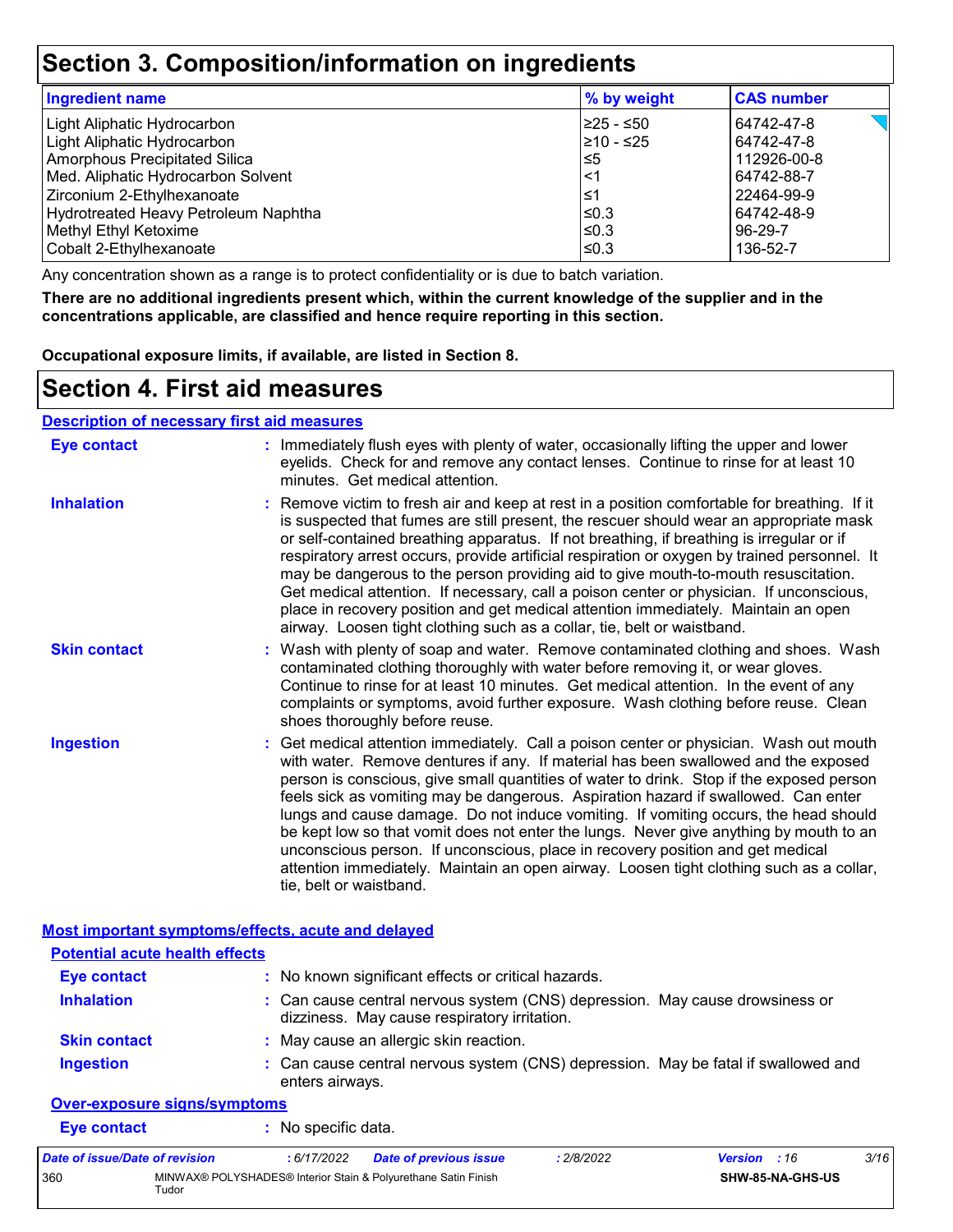# **Section 4. First aid measures**

| <b>Inhalation</b>          | : Adverse symptoms may include the following:<br>respiratory tract irritation<br>coughing<br>nausea or vomiting<br>headache<br>drowsiness/fatigue<br>dizziness/vertigo<br>unconsciousness<br>reduced fetal weight<br>increase in fetal deaths<br>skeletal malformations |
|----------------------------|-------------------------------------------------------------------------------------------------------------------------------------------------------------------------------------------------------------------------------------------------------------------------|
| <b>Skin contact</b>        | : Adverse symptoms may include the following:<br>irritation<br>redness<br>reduced fetal weight<br>increase in fetal deaths<br>skeletal malformations                                                                                                                    |
| <b>Ingestion</b>           | : Adverse symptoms may include the following:<br>nausea or vomiting<br>reduced fetal weight<br>increase in fetal deaths<br>skeletal malformations                                                                                                                       |
|                            | Indication of immediate medical attention and special treatment needed, if necessary                                                                                                                                                                                    |
| <b>Notes to physician</b>  | Treat symptomatically. Contact poison treatment specialist immediately if large<br>quantities have been ingested or inhaled.                                                                                                                                            |
| <b>Specific treatments</b> | : No specific treatment.                                                                                                                                                                                                                                                |

**Protection of first-aiders** : No action shall be taken involving any personal risk or without suitable training. If it is suspected that fumes are still present, the rescuer should wear an appropriate mask or self-contained breathing apparatus. It may be dangerous to the person providing aid to give mouth-to-mouth resuscitation. Wash contaminated clothing thoroughly with water before removing it, or wear gloves.

#### **See toxicological information (Section 11)**

### **Section 5. Fire-fighting measures**

| <b>Extinguishing media</b>                           |                                                                                                                                                                                                                                                                                                                                                                                                                          |
|------------------------------------------------------|--------------------------------------------------------------------------------------------------------------------------------------------------------------------------------------------------------------------------------------------------------------------------------------------------------------------------------------------------------------------------------------------------------------------------|
| <b>Suitable extinguishing</b><br>media               | : Use dry chemical, $CO2$ , water spray (fog) or foam.                                                                                                                                                                                                                                                                                                                                                                   |
| <b>Unsuitable extinguishing</b><br>media             | : Do not use water jet.                                                                                                                                                                                                                                                                                                                                                                                                  |
| <b>Specific hazards arising</b><br>from the chemical | : Flammable liquid and vapor. Runoff to sewer may create fire or explosion hazard. In a<br>fire or if heated, a pressure increase will occur and the container may burst, with the risk<br>of a subsequent explosion. The vapor/gas is heavier than air and will spread along the<br>ground. Vapors may accumulate in low or confined areas or travel a considerable<br>distance to a source of ignition and flash back. |
| <b>Hazardous thermal</b><br>decomposition products   | Decomposition products may include the following materials:<br>carbon dioxide<br>carbon monoxide<br>metal oxide/oxides                                                                                                                                                                                                                                                                                                   |

| Date of issue/Date of revision |       | : 6/17/2022 | <b>Date of previous issue</b>                                  | : 2/8/2022 | <b>Version</b> : 16 |                         | 4/16 |
|--------------------------------|-------|-------------|----------------------------------------------------------------|------------|---------------------|-------------------------|------|
| 360                            | Tudor |             | MINWAX® POLYSHADES® Interior Stain & Polyurethane Satin Finish |            |                     | <b>SHW-85-NA-GHS-US</b> |      |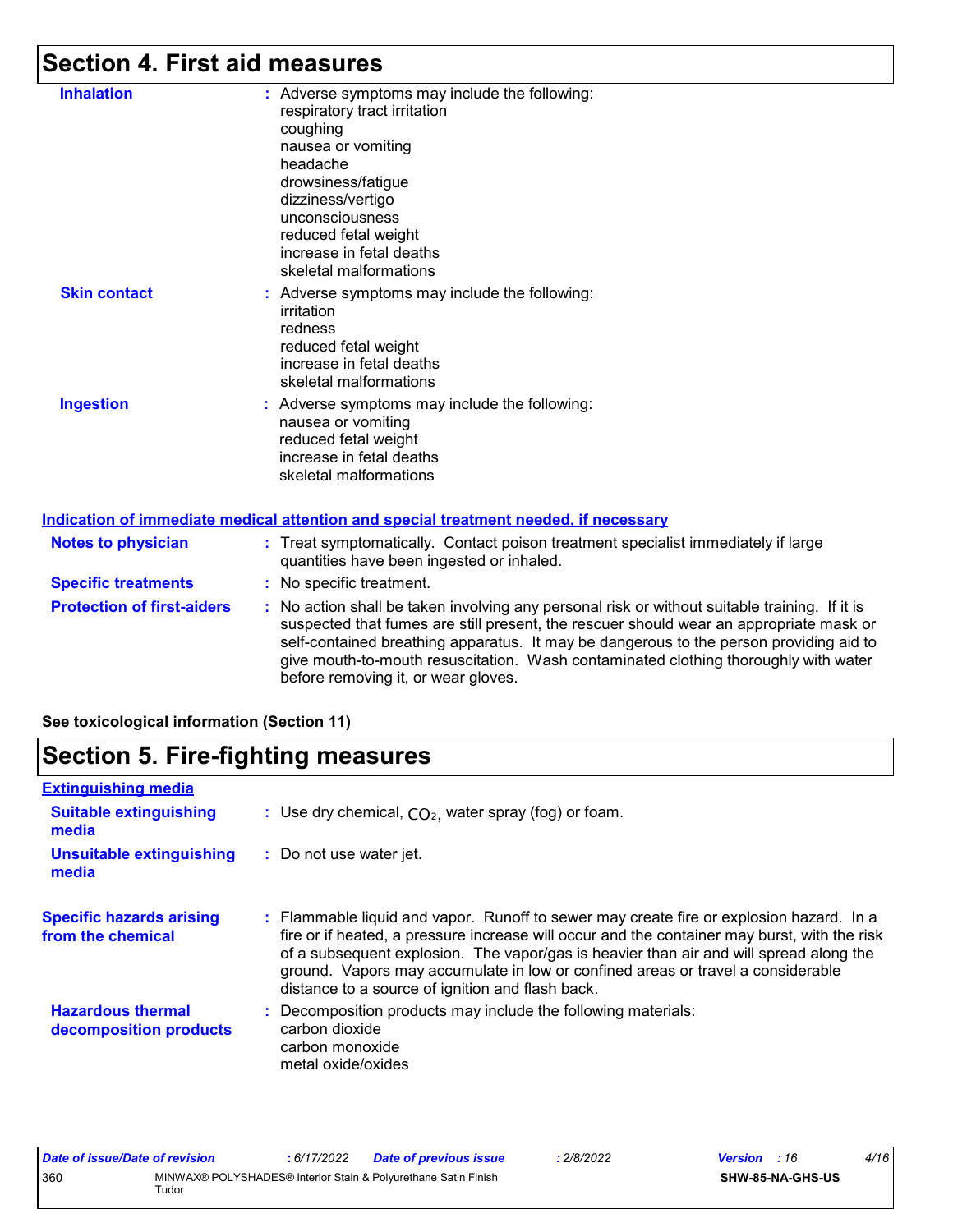# **Section 5. Fire-fighting measures**

| <b>Special protective actions</b><br>for fire-fighters | : Promptly isolate the scene by removing all persons from the vicinity of the incident if<br>there is a fire. No action shall be taken involving any personal risk or without suitable<br>training. Move containers from fire area if this can be done without risk. Use water<br>spray to keep fire-exposed containers cool. |
|--------------------------------------------------------|-------------------------------------------------------------------------------------------------------------------------------------------------------------------------------------------------------------------------------------------------------------------------------------------------------------------------------|
| <b>Special protective</b>                              | : Fire-fighters should wear appropriate protective equipment and self-contained breathing                                                                                                                                                                                                                                     |
| equipment for fire-fighters                            | apparatus (SCBA) with a full face-piece operated in positive pressure mode.                                                                                                                                                                                                                                                   |

### **Section 6. Accidental release measures**

|                                                       | Personal precautions, protective equipment and emergency procedures                                                                                                                                                                                                                                                                                                                                                                                                                                                                                                                                                                                                                                                                                                  |
|-------------------------------------------------------|----------------------------------------------------------------------------------------------------------------------------------------------------------------------------------------------------------------------------------------------------------------------------------------------------------------------------------------------------------------------------------------------------------------------------------------------------------------------------------------------------------------------------------------------------------------------------------------------------------------------------------------------------------------------------------------------------------------------------------------------------------------------|
| For non-emergency<br>personnel                        | : No action shall be taken involving any personal risk or without suitable training.<br>Evacuate surrounding areas. Keep unnecessary and unprotected personnel from<br>entering. Do not touch or walk through spilled material. Shut off all ignition sources.<br>No flares, smoking or flames in hazard area. Avoid breathing vapor or mist. Provide<br>adequate ventilation. Wear appropriate respirator when ventilation is inadequate. Put<br>on appropriate personal protective equipment.                                                                                                                                                                                                                                                                      |
| For emergency responders :                            | If specialized clothing is required to deal with the spillage, take note of any information in<br>Section 8 on suitable and unsuitable materials. See also the information in "For non-<br>emergency personnel".                                                                                                                                                                                                                                                                                                                                                                                                                                                                                                                                                     |
| <b>Environmental precautions</b>                      | : Avoid dispersal of spilled material and runoff and contact with soil, waterways, drains<br>and sewers. Inform the relevant authorities if the product has caused environmental<br>pollution (sewers, waterways, soil or air).                                                                                                                                                                                                                                                                                                                                                                                                                                                                                                                                      |
| Methods and materials for containment and cleaning up |                                                                                                                                                                                                                                                                                                                                                                                                                                                                                                                                                                                                                                                                                                                                                                      |
| <b>Small spill</b>                                    | : Stop leak if without risk. Move containers from spill area. Use spark-proof tools and<br>explosion-proof equipment. Dilute with water and mop up if water-soluble. Alternatively,<br>or if water-insoluble, absorb with an inert dry material and place in an appropriate waste<br>disposal container. Dispose of via a licensed waste disposal contractor.                                                                                                                                                                                                                                                                                                                                                                                                        |
| <b>Large spill</b>                                    | : Stop leak if without risk. Move containers from spill area. Use spark-proof tools and<br>explosion-proof equipment. Approach release from upwind. Prevent entry into sewers,<br>water courses, basements or confined areas. Wash spillages into an effluent treatment<br>plant or proceed as follows. Contain and collect spillage with non-combustible,<br>absorbent material e.g. sand, earth, vermiculite or diatomaceous earth and place in<br>container for disposal according to local regulations (see Section 13). Dispose of via a<br>licensed waste disposal contractor. Contaminated absorbent material may pose the<br>same hazard as the spilled product. Note: see Section 1 for emergency contact<br>information and Section 13 for waste disposal. |

# **Section 7. Handling and storage**

#### **Precautions for safe handling**

| <b>Protective measures</b> | : Put on appropriate personal protective equipment (see Section 8). Persons with a<br>history of skin sensitization problems should not be employed in any process in which<br>this product is used. Avoid exposure - obtain special instructions before use. Avoid<br>exposure during pregnancy. Do not handle until all safety precautions have been read<br>and understood. Do not get in eyes or on skin or clothing. Do not breathe vapor or mist.<br>Do not swallow. Use only with adequate ventilation. Wear appropriate respirator when<br>ventilation is inadequate. Do not enter storage areas and confined spaces unless<br>adequately ventilated. Keep in the original container or an approved alternative made<br>from a compatible material, kept tightly closed when not in use. Store and use away<br>from heat, sparks, open flame or any other ignition source. Use explosion-proof<br>electrical (ventilating, lighting and material handling) equipment. Use only non-sparking<br>tools. Take precautionary measures against electrostatic discharges. Empty containers |
|----------------------------|----------------------------------------------------------------------------------------------------------------------------------------------------------------------------------------------------------------------------------------------------------------------------------------------------------------------------------------------------------------------------------------------------------------------------------------------------------------------------------------------------------------------------------------------------------------------------------------------------------------------------------------------------------------------------------------------------------------------------------------------------------------------------------------------------------------------------------------------------------------------------------------------------------------------------------------------------------------------------------------------------------------------------------------------------------------------------------------------|
|                            | retain product residue and can be hazardous. Do not reuse container.                                                                                                                                                                                                                                                                                                                                                                                                                                                                                                                                                                                                                                                                                                                                                                                                                                                                                                                                                                                                                         |

| Date of issue/Date of revision |       | 6/17/2022 | <b>Date of previous issue</b>                                  | : 2/8/2022 | <b>Version</b> : 16 |                  | 5/16 |
|--------------------------------|-------|-----------|----------------------------------------------------------------|------------|---------------------|------------------|------|
| 360                            | Tudor |           | MINWAX® POLYSHADES® Interior Stain & Polyurethane Satin Finish |            |                     | SHW-85-NA-GHS-US |      |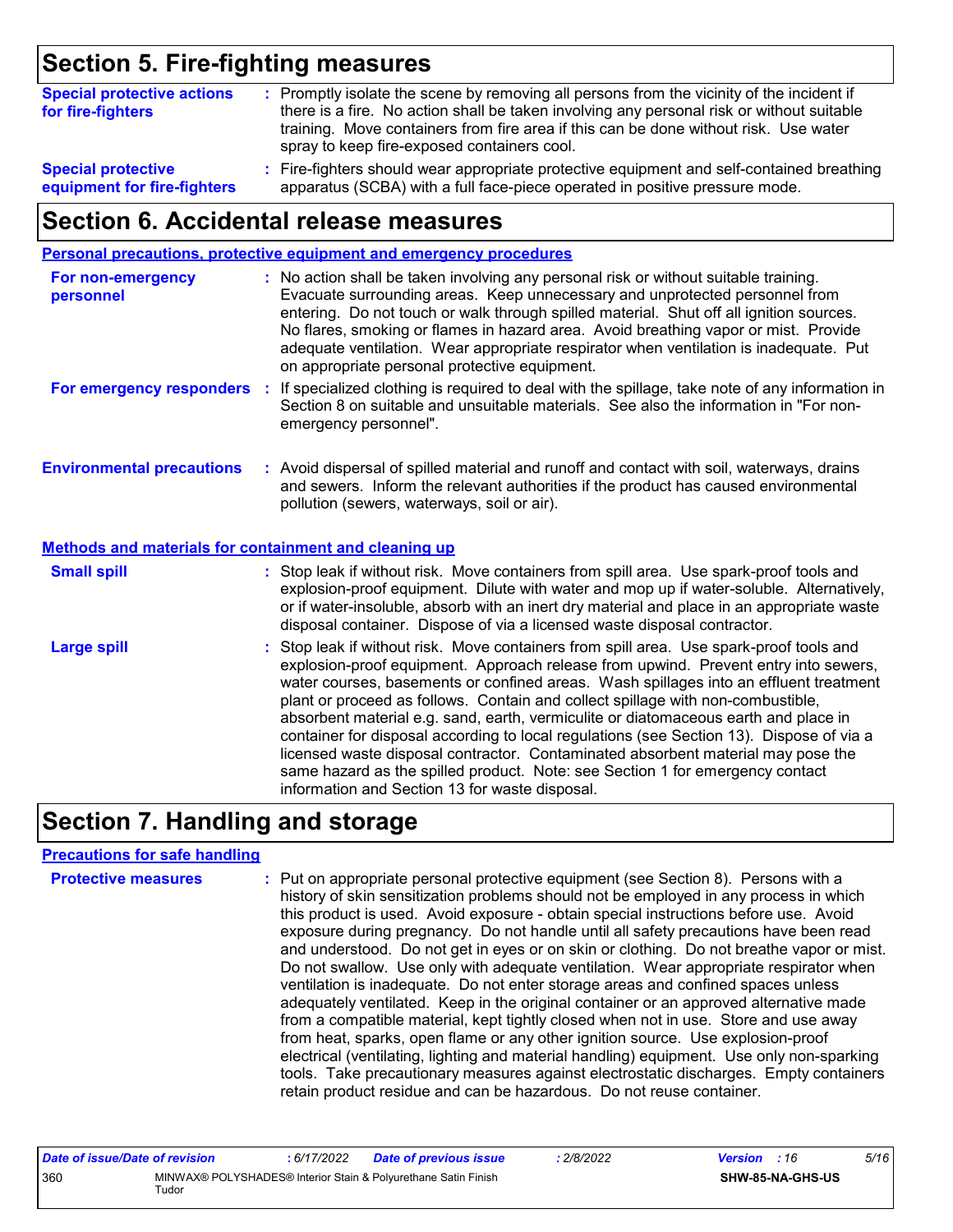### **Section 7. Handling and storage**

| <b>Advice on general</b><br>occupational hygiene                                 | : Eating, drinking and smoking should be prohibited in areas where this material is<br>handled, stored and processed. Workers should wash hands and face before eating,<br>drinking and smoking. Remove contaminated clothing and protective equipment before<br>entering eating areas. See also Section 8 for additional information on hygiene<br>measures.                                                                                                                                                                                                                                                                                                                                                      |
|----------------------------------------------------------------------------------|--------------------------------------------------------------------------------------------------------------------------------------------------------------------------------------------------------------------------------------------------------------------------------------------------------------------------------------------------------------------------------------------------------------------------------------------------------------------------------------------------------------------------------------------------------------------------------------------------------------------------------------------------------------------------------------------------------------------|
| <b>Conditions for safe storage,</b><br>including any<br><b>incompatibilities</b> | : Store in accordance with local regulations. Store in a segregated and approved area.<br>Store in original container protected from direct sunlight in a dry, cool and well-ventilated<br>area, away from incompatible materials (see Section 10) and food and drink. Store<br>locked up. Eliminate all ignition sources. Separate from oxidizing materials. Keep<br>container tightly closed and sealed until ready for use. Containers that have been<br>opened must be carefully resealed and kept upright to prevent leakage. Do not store in<br>unlabeled containers. Use appropriate containment to avoid environmental<br>contamination. See Section 10 for incompatible materials before handling or use. |

### **Section 8. Exposure controls/personal protection**

#### **Control parameters**

#### **Occupational exposure limits (OSHA United States)**

| <b>Ingredient name</b>                                        | CAS#                  | <b>Exposure limits</b>                                                                                                                                                                                                                                                                                                                                            |
|---------------------------------------------------------------|-----------------------|-------------------------------------------------------------------------------------------------------------------------------------------------------------------------------------------------------------------------------------------------------------------------------------------------------------------------------------------------------------------|
| Light Aliphatic Hydrocarbon                                   | 64742-47-8            | ACGIH TLV (United States, 1/2021).<br>Absorbed through skin.<br>TWA: 200 mg/m <sup>3</sup> , (as total hydrocarbon<br>vapor) 8 hours.                                                                                                                                                                                                                             |
| Light Aliphatic Hydrocarbon                                   | 64742-47-8            | ACGIH TLV (United States, 1/2021).<br>Absorbed through skin.<br>TWA: 200 mg/m <sup>3</sup> , (as total hydrocarbon<br>vapor) 8 hours.                                                                                                                                                                                                                             |
| Amorphous Precipitated Silica                                 | 112926-00-8           | NIOSH REL (United States, 10/2020).<br>TWA: 6 mg/m <sup>3</sup> 10 hours.                                                                                                                                                                                                                                                                                         |
| Med. Aliphatic Hydrocarbon Solvent                            | 64742-88-7            | OSHA PEL (United States, 5/2018).<br>TWA: 100 ppm 8 hours.<br>TWA: $400 \text{ mg/m}^3$ 8 hours.                                                                                                                                                                                                                                                                  |
| Zirconium 2-Ethylhexanoate                                    | 22464-99-9            | ACGIH TLV (United States, 1/2021).<br>TWA: $5 \text{ mg/m}^3$ , (as Zr) 8 hours.<br>STEL: 10 mg/m <sup>3</sup> , (as Zr) 15 minutes.<br>NIOSH REL (United States, 10/2020).<br>TWA: $5 \text{ mg/m}^3$ , (as Zr) 10 hours.<br>STEL: 10 mg/m <sup>3</sup> , (as Zr) 15 minutes.<br>OSHA PEL (United States, 5/2018).<br>TWA: $5 \text{ mg/m}^3$ , (as Zr) 8 hours. |
| Hydrotreated Heavy Petroleum Naphtha<br>Methyl Ethyl Ketoxime | 64742-48-9<br>96-29-7 | None.<br>OARS WEEL (United States, 1/2021). Skin<br>sensitizer.<br>TWA: 10 ppm 8 hours.                                                                                                                                                                                                                                                                           |
| Cobalt 2-Ethylhexanoate                                       | 136-52-7              | ACGIH TLV (United States, 1/2021). Skin<br>sensitizer. Inhalation sensitizer.<br>TWA: $0.02$ mg/m <sup>3</sup> , (as Co) 8 hours.                                                                                                                                                                                                                                 |

**Occupational exposure limits (Canada)**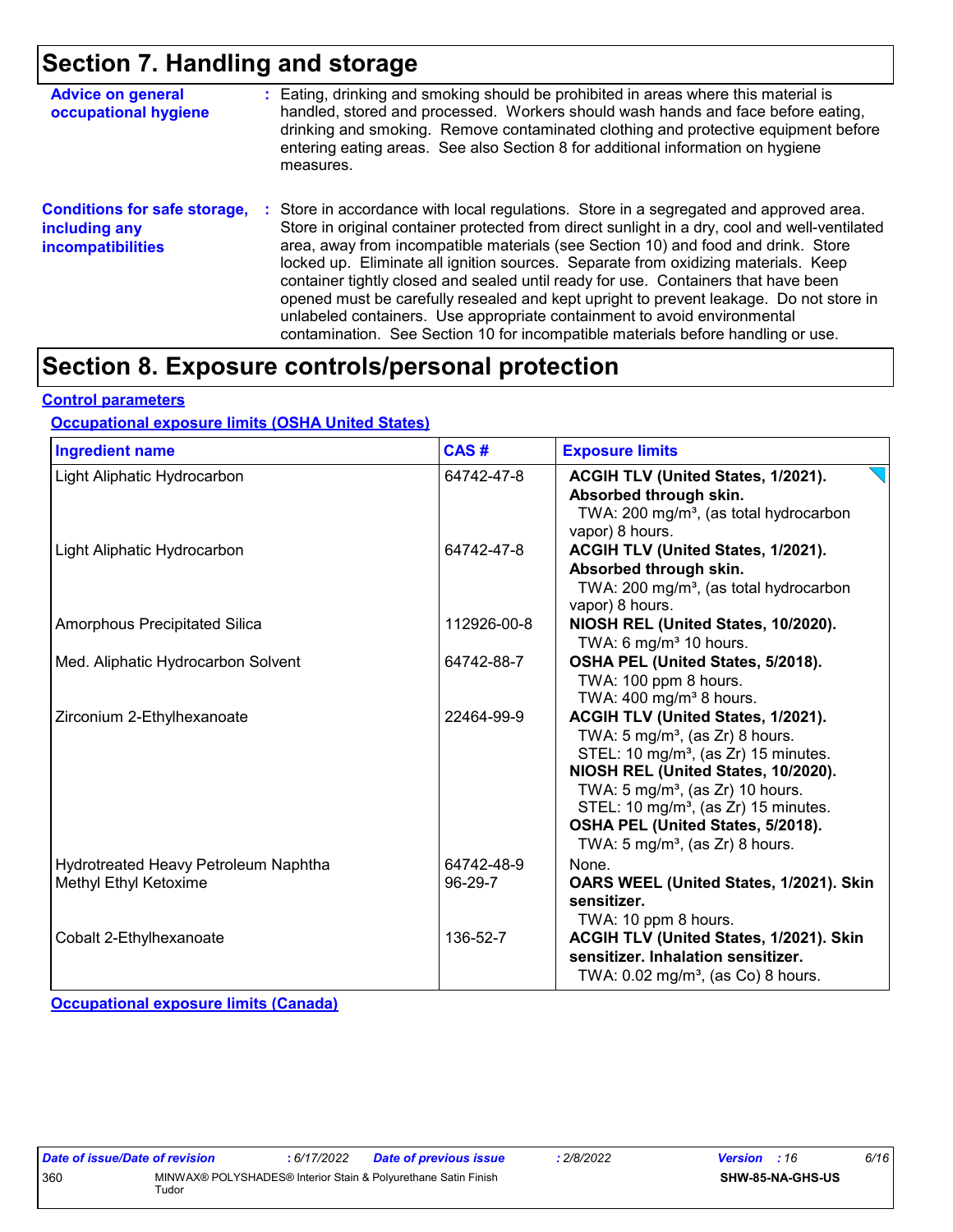# **Section 8. Exposure controls/personal protection**

| <b>Ingredient name</b>                            | CAS#       | <b>Exposure limits</b>                                                                                                                                                                                                                                                                                                                                                                                                                                                                                                                                                                                                 |
|---------------------------------------------------|------------|------------------------------------------------------------------------------------------------------------------------------------------------------------------------------------------------------------------------------------------------------------------------------------------------------------------------------------------------------------------------------------------------------------------------------------------------------------------------------------------------------------------------------------------------------------------------------------------------------------------------|
| Petroleum refining, hydrotreated light distillate | 64742-47-8 | <b>CA British Columbia Provincial (Canada,</b><br>6/2021). Absorbed through skin.<br>TWA: 200 mg/m <sup>3</sup> , (as total hydrocarbon<br>vapour) 8 hours.<br>CA Alberta Provincial (Canada, 6/2018).<br>Absorbed through skin.<br>8 hrs OEL: 200 mg/m <sup>3</sup> , (as total hydrocarbon<br>vapour) 8 hours.<br>CA Ontario Provincial (Canada, 6/2019).<br>Absorbed through skin.<br>TWA: 200 mg/m <sup>3</sup> , (as total hydrocarbon<br>vapour) 8 hours.                                                                                                                                                        |
| Petroleum refining, hydrotreated light distillate | 64742-47-8 | <b>CA British Columbia Provincial (Canada,</b><br>6/2021). Absorbed through skin.<br>TWA: 200 mg/m <sup>3</sup> , (as total hydrocarbon<br>vapour) 8 hours.<br>CA Alberta Provincial (Canada, 6/2018).<br>Absorbed through skin.<br>8 hrs OEL: 200 mg/m <sup>3</sup> , (as total hydrocarbon<br>vapour) 8 hours.<br>CA Ontario Provincial (Canada, 6/2019).<br>Absorbed through skin.<br>TWA: 200 mg/m <sup>3</sup> , (as total hydrocarbon<br>vapour) 8 hours.                                                                                                                                                        |
| Zirconium 2-Ethylhexanoate                        | 22464-99-9 | CA Alberta Provincial (Canada, 6/2018).<br>8 hrs OEL: 5 mg/m <sup>3</sup> , (as Zr) 8 hours.<br>15 min OEL: 10 mg/m <sup>3</sup> , (as Zr) 15 minutes.<br><b>CA British Columbia Provincial (Canada,</b><br>$6/2021$ ).<br>TWA: $5 \text{ mg/m}^3$ , (as Zr) 8 hours.<br>STEL: 10 mg/m <sup>3</sup> , (as Zr) 15 minutes.<br>CA Quebec Provincial (Canada, 6/2021).<br>TWAEV: 5 mg/m <sup>3</sup> , (as Zr) 8 hours.<br>STEV: 10 mg/m <sup>3</sup> , (as Zr) 15 minutes.<br>CA Ontario Provincial (Canada, 6/2019).<br>STEL: 10 mg/m <sup>3</sup> , (as Zr) 15 minutes.<br>TWA: 5 mg/m <sup>3</sup> , (as Zr) 8 hours. |
| Methyl Ethyl Ketoxime                             | 96-29-7    | OARS WEEL (United States, 1/2021). Skin<br>sensitizer.<br>TWA: 10 ppm 8 hours.                                                                                                                                                                                                                                                                                                                                                                                                                                                                                                                                         |
| Cobalt 2-Ethylhexanoate                           | 136-52-7   | <b>CA British Columbia Provincial (Canada,</b><br>6/2021). Skin sensitizer. Inhalation<br>sensitizer.<br>TWA: $0.02$ mg/m <sup>3</sup> , (as Co, Total) 8 hours.<br>CA Quebec Provincial (Canada, 6/2021).<br>Skin sensitizer.<br>TWAEV: $0.02 \text{ mg/m}^3$ , (as Co) 8 hours.<br>CA Ontario Provincial (Canada, 6/2019).<br>TWA: $0.02$ mg/m <sup>3</sup> , (as Co) 8 hours.<br><b>CA Saskatchewan Provincial (Canada,</b><br>7/2013).<br>STEL: $0.06$ mg/m <sup>3</sup> , (measured as Co) 15<br>minutes.<br>TWA: $0.02 \text{ mg/m}^3$ , (measured as Co) 8<br>hours.                                            |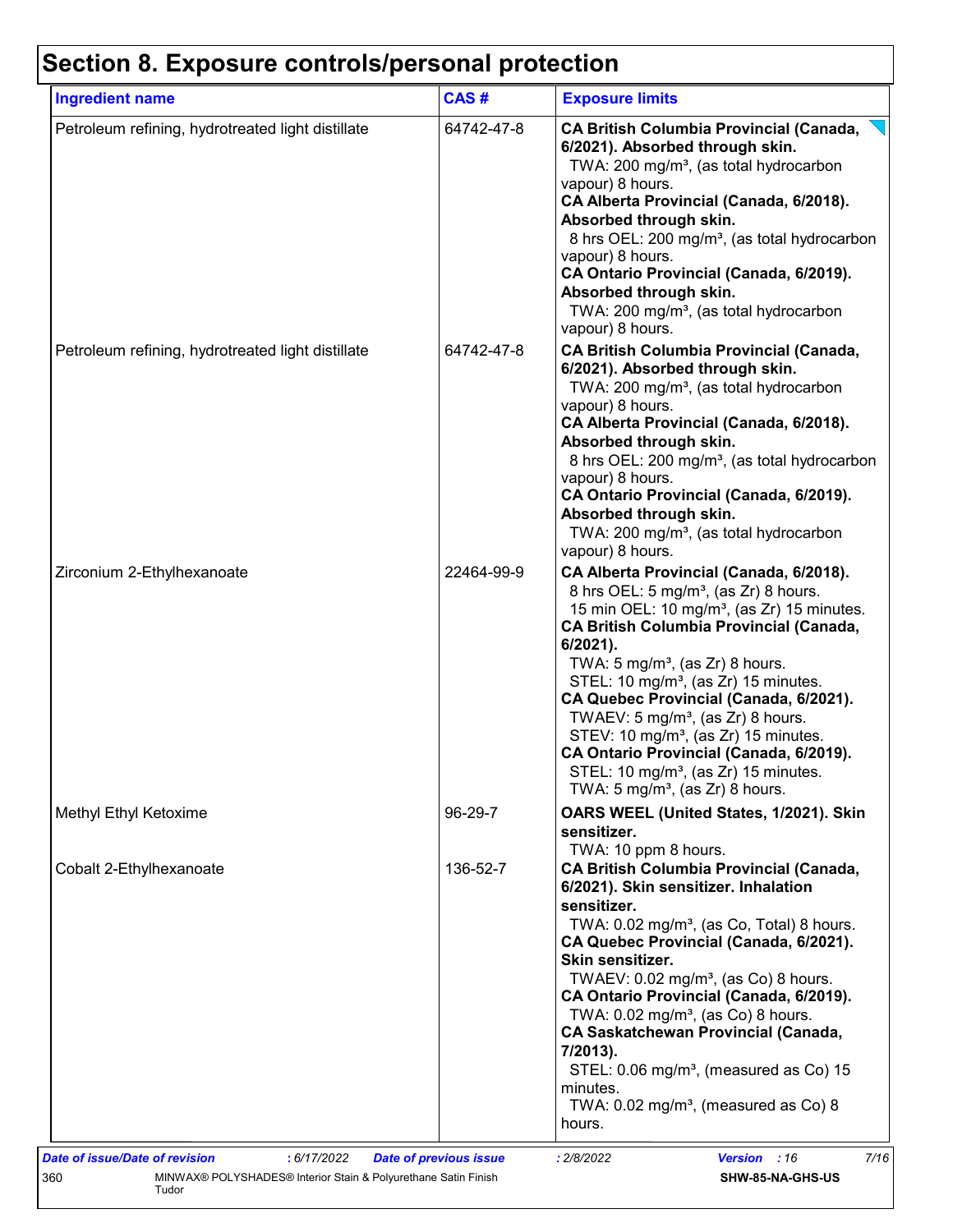### **Section 8. Exposure controls/personal protection**

|                             | CAS#       | <b>Exposure limits</b>                                                                                                                       |
|-----------------------------|------------|----------------------------------------------------------------------------------------------------------------------------------------------|
| Light Aliphatic Hydrocarbon | 64742-47-8 | <b>ACGIH TLV (United States, 1/2021).</b><br>Absorbed through skin.<br>TWA: 200 mg/m <sup>3</sup> , (as total hydrocarbon<br>vapor) 8 hours. |
| Light Aliphatic Hydrocarbon | 64742-47-8 | ACGIH TLV (United States, 1/2021).<br>Absorbed through skin.<br>TWA: 200 mg/m <sup>3</sup> , (as total hydrocarbon<br>vapor) 8 hours.        |
| Zirconium 2-Ethylhexanoate  | 22464-99-9 | NOM-010-STPS-2014 (Mexico, 4/2016).<br>TWA: $5 \text{ mg/m}^3$ , (as Zr) 8 hours.<br>STEL: 10 mg/m <sup>3</sup> , (as Zr) 15 minutes.        |
| Cobalt 2-Ethylhexanoate     | 136-52-7   | NOM-010-STPS-2014 (Mexico, 4/2016).<br>TWA: 0.02 mg/m <sup>3</sup> , (as Co) 8 hours.                                                        |

**Hand protection** : Chemical-resistant, impervious gloves complying with an approved standard should be **inverted** worn at all times when handling chemical products if a risk assessment indicates this is necessary. Considering the parameters specified by the glove manufacturer, check during use that the gloves are still retaining their protective properties. It should be noted that the time to breakthrough for any glove material may be different for different glove manufacturers. In the case of mixtures, consisting of several substances, the protection time of the gloves cannot be accurately estimated. Safety eyewear complying with an approved standard should be used when a risk **:** assessment indicates this is necessary to avoid exposure to liquid splashes, mists, gases or dusts. If contact is possible, the following protection should be worn, unless the assessment indicates a higher degree of protection: safety glasses with sideshields. **Eye/face protection Body protection** : Personal protective equipment for the body should be selected based on the task being **Body** performed and the risks involved and should be approved by a specialist before handling this product. When there is a risk of ignition from static electricity, wear antistatic protective clothing. For the greatest protection from static discharges, clothing should include anti-static overalls, boots and gloves. Emissions from ventilation or work process equipment should be checked to ensure **:** they comply with the requirements of environmental protection legislation. In some cases, fume scrubbers, filters or engineering modifications to the process equipment will be necessary to reduce emissions to acceptable levels. **Appropriate engineering controls :** Use only with adequate ventilation. Use process enclosures, local exhaust ventilation or other engineering controls to keep worker exposure to airborne contaminants below any recommended or statutory limits. The engineering controls also need to keep gas, vapor or dust concentrations below any lower explosive limits. Use explosion-proof ventilation equipment. Wash hands, forearms and face thoroughly after handling chemical products, before eating, smoking and using the lavatory and at the end of the working period. Appropriate techniques should be used to remove potentially contaminated clothing. Contaminated work clothing should not be allowed out of the workplace. Wash contaminated clothing before reusing. Ensure that eyewash stations and safety showers are close to the workstation location. **Hygiene measures : Individual protection measures Skin protection Other skin protection :** Appropriate footwear and any additional skin protection measures should be selected based on the task being performed and the risks involved and should be approved by a specialist before handling this product. **Environmental exposure controls**

| Date of issue/Date of revision |       | : 6/17/2022 | <b>Date of previous issue</b>                                  | 2/8/2022 | <b>Version</b> : 16 |                         | 8/16 |
|--------------------------------|-------|-------------|----------------------------------------------------------------|----------|---------------------|-------------------------|------|
| 360                            | Tudor |             | MINWAX® POLYSHADES® Interior Stain & Polyurethane Satin Finish |          |                     | <b>SHW-85-NA-GHS-US</b> |      |

#### **Occupational exposure limits (Mexico)**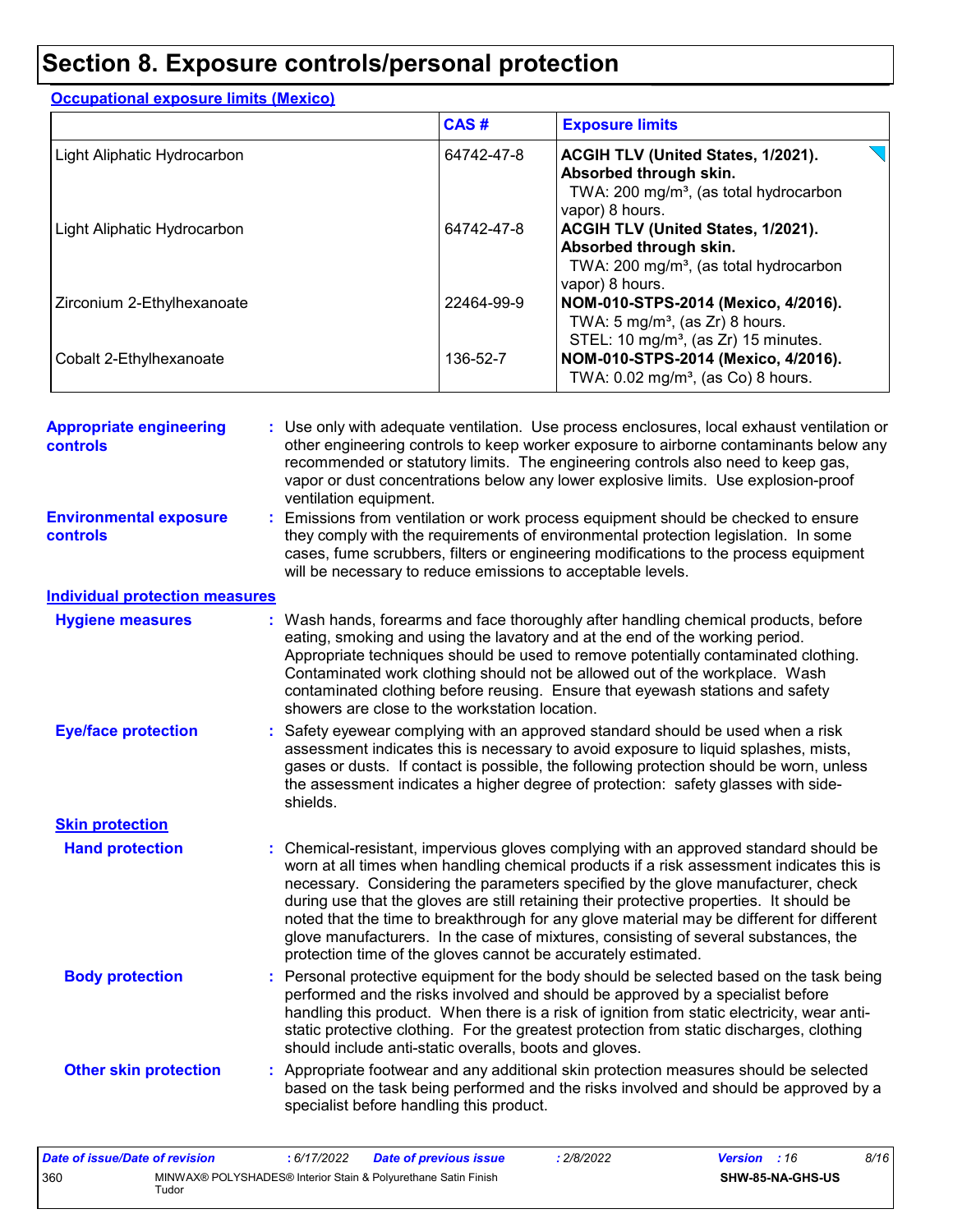### **Section 8. Exposure controls/personal protection**

**Respiratory protection :**

Based on the hazard and potential for exposure, select a respirator that meets the appropriate standard or certification. Respirators must be used according to a respiratory protection program to ensure proper fitting, training, and other important aspects of use.

### **Section 9. Physical and chemical properties**

The conditions of measurement of all properties are at standard temperature and pressure unless otherwise indicated.

| <b>Appearance</b>                                                 |                                                                |
|-------------------------------------------------------------------|----------------------------------------------------------------|
| <b>Physical state</b>                                             | : Liquid.                                                      |
| <b>Color</b>                                                      | : Not available.                                               |
| Odor                                                              | : Not available.                                               |
| <b>Odor threshold</b>                                             | : Not available.                                               |
| pH                                                                | : Not applicable.                                              |
| <b>Melting point/freezing point</b>                               | : Not available.                                               |
| <b>Boiling point, initial boiling</b><br>point, and boiling range | : $148^{\circ}$ C (298.4 $^{\circ}$ F)                         |
| <b>Flash point</b>                                                | : Closed cup: 40°C (104°F) [Tagliabue Closed Cup]              |
| <b>Evaporation rate</b>                                           | $: 0.13$ (butyl acetate = 1)                                   |
| <b>Flammability</b>                                               | : Not available.                                               |
| Lower and upper explosion<br>limit/flammability limit             | : Lower: $0.7\%$<br>Upper: 7%                                  |
| <b>Vapor pressure</b>                                             | $: 0.25$ kPa (1.9 mm Hg)                                       |
| <b>Relative vapor density</b>                                     | : $5$ [Air = 1]                                                |
| <b>Relative density</b>                                           | : 0.92                                                         |
| <b>Solubility</b>                                                 | : Not available.                                               |
| <b>Partition coefficient: n-</b><br>octanol/water                 | : Not applicable.                                              |
| <b>Auto-ignition temperature</b>                                  | : Not available.                                               |
| <b>Decomposition temperature</b>                                  | : Not available.                                               |
| <b>Viscosity</b>                                                  | Kinematic (40°C (104°F)): <20.5 mm <sup>2</sup> /s (<20.5 cSt) |
| <b>Molecular weight</b>                                           | Not applicable.                                                |
| <b>Aerosol product</b>                                            |                                                                |
| <b>Heat of combustion</b>                                         | : $20.125$ kJ/g                                                |

### **Section 10. Stability and reactivity**

| <b>Reactivity</b>                            | : No specific test data related to reactivity available for this product or its ingredients.                                                                                                                                               |
|----------------------------------------------|--------------------------------------------------------------------------------------------------------------------------------------------------------------------------------------------------------------------------------------------|
| <b>Chemical stability</b>                    | : The product is stable.                                                                                                                                                                                                                   |
| <b>Possibility of hazardous</b><br>reactions | : Under normal conditions of storage and use, hazardous reactions will not occur.                                                                                                                                                          |
| <b>Conditions to avoid</b>                   | : Avoid all possible sources of ignition (spark or flame). Do not pressurize, cut, weld,<br>braze, solder, drill, grind or expose containers to heat or sources of ignition. Do not<br>allow vapor to accumulate in low or confined areas. |

| Date of issue/Date of revision |       | : 6/17/2022 | <b>Date of previous issue</b>                                  | 2/8/2022 | <b>Version</b> : 16 |                  | 9/16 |
|--------------------------------|-------|-------------|----------------------------------------------------------------|----------|---------------------|------------------|------|
| 360                            | Tudor |             | MINWAX® POLYSHADES® Interior Stain & Polyurethane Satin Finish |          |                     | SHW-85-NA-GHS-US |      |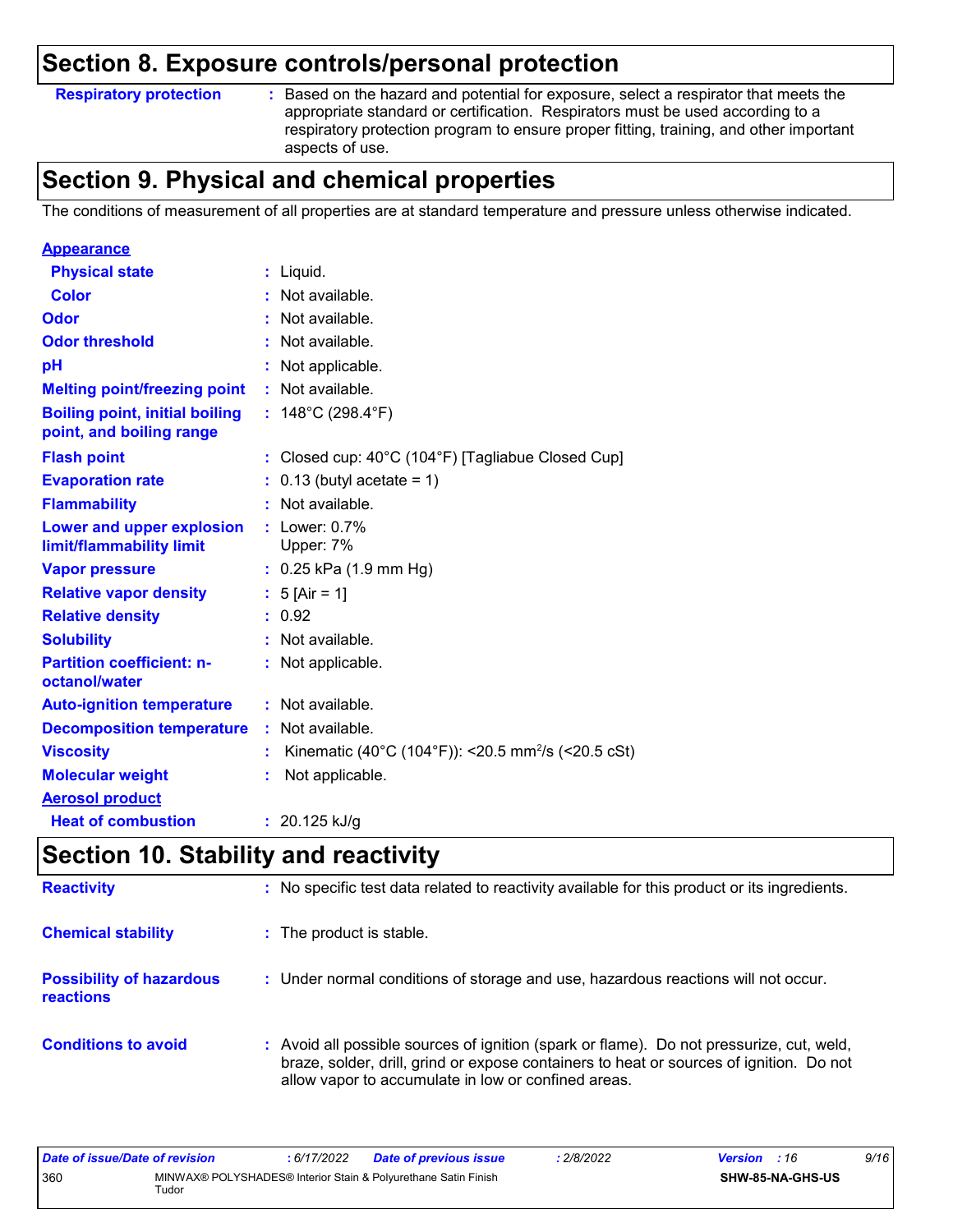### **Section 10. Stability and reactivity**

#### **Incompatible materials :**

: Reactive or incompatible with the following materials: oxidizing materials

**Hazardous decomposition products**

Under normal conditions of storage and use, hazardous decomposition products should **:** not be produced.

### **Section 11. Toxicological information**

#### **Information on toxicological effects**

#### **Acute toxicity**

| <b>Product/ingredient name</b> | <b>Result</b>                | <b>Species</b> | <b>Dose</b>              | <b>Exposure</b> |
|--------------------------------|------------------------------|----------------|--------------------------|-----------------|
| Zirconium 2-Ethylhexanoate     | <b>ILD50 Dermal</b>          | Rabbit         | $>5$ g/kg                |                 |
|                                | ILD50 Oral                   | Rat            | $>5$ g/kg                |                 |
| <b>Hydrotreated Heavy</b>      | <b>LC50 Inhalation Vapor</b> | Rat            | $8500$ mg/m <sup>3</sup> | 14 hours        |
| Petroleum Naphtha              |                              |                |                          |                 |
|                                | LD50 Oral                    | Rat            | $>6$ g/kg                |                 |
| Methyl Ethyl Ketoxime          | ILD50 Oral                   | Rat            | 930 mg/kg                |                 |
| Cobalt 2-Ethylhexanoate        | LD50 Dermal                  | Rabbit         | $>5$ g/kg                |                 |
|                                | LD50 Oral                    | Rat            | 1.22 g/kg                |                 |

#### **Irritation/Corrosion**

| <b>Product/ingredient name</b> | Result                   | <b>Species</b> | <b>Score</b> | <b>Exposure</b> | <b>Observation</b> |
|--------------------------------|--------------------------|----------------|--------------|-----------------|--------------------|
| Methyl Ethyl Ketoxime          | I Eves - Severe irritant | Rabbit         |              | 100 uL          |                    |

#### **Sensitization**

Not available.

#### **Mutagenicity**

Not available.

#### **Carcinogenicity**

Not available.

#### **Classification**

| <b>Product/ingredient name</b>   | <b>OSHA</b> | <b>IARC</b> | <b>NTP</b>                                       |  |
|----------------------------------|-------------|-------------|--------------------------------------------------|--|
| Amorphous Precipitated<br>Silica |             |             |                                                  |  |
| Cobalt 2-Ethylhexanoate          |             | 2B          | Reasonably anticipated to be a human carcinogen. |  |

#### **Reproductive toxicity**

Not available.

#### **Teratogenicity**

Not available.

#### **Specific target organ toxicity (single exposure)**

| <b>Name</b>                                                                    | <b>Category</b>                             | <b>Route of</b><br>exposure | <b>Target organs</b>            |
|--------------------------------------------------------------------------------|---------------------------------------------|-----------------------------|---------------------------------|
| Light Aliphatic Hydrocarbon                                                    | Category 3                                  |                             | Respiratory tract<br>irritation |
|                                                                                | Category 3                                  |                             | l Narcotic effects              |
| Light Aliphatic Hydrocarbon                                                    | Category 3                                  |                             | Respiratory tract<br>irritation |
|                                                                                | Category 3                                  |                             | l Narcotic effects              |
| Med. Aliphatic Hydrocarbon Solvent                                             | Category 3                                  |                             | Respiratory tract<br>irritation |
| Date of issue/Date of revision<br>:6/17/2022                                   | <b>Date of previous issue</b><br>: 2/8/2022 |                             | 10/16<br><b>Version</b> : 16    |
| MINWAX® POLYSHADES® Interior Stain & Polyurethane Satin Finish<br>360<br>Tudor |                                             |                             | SHW-85-NA-GHS-US                |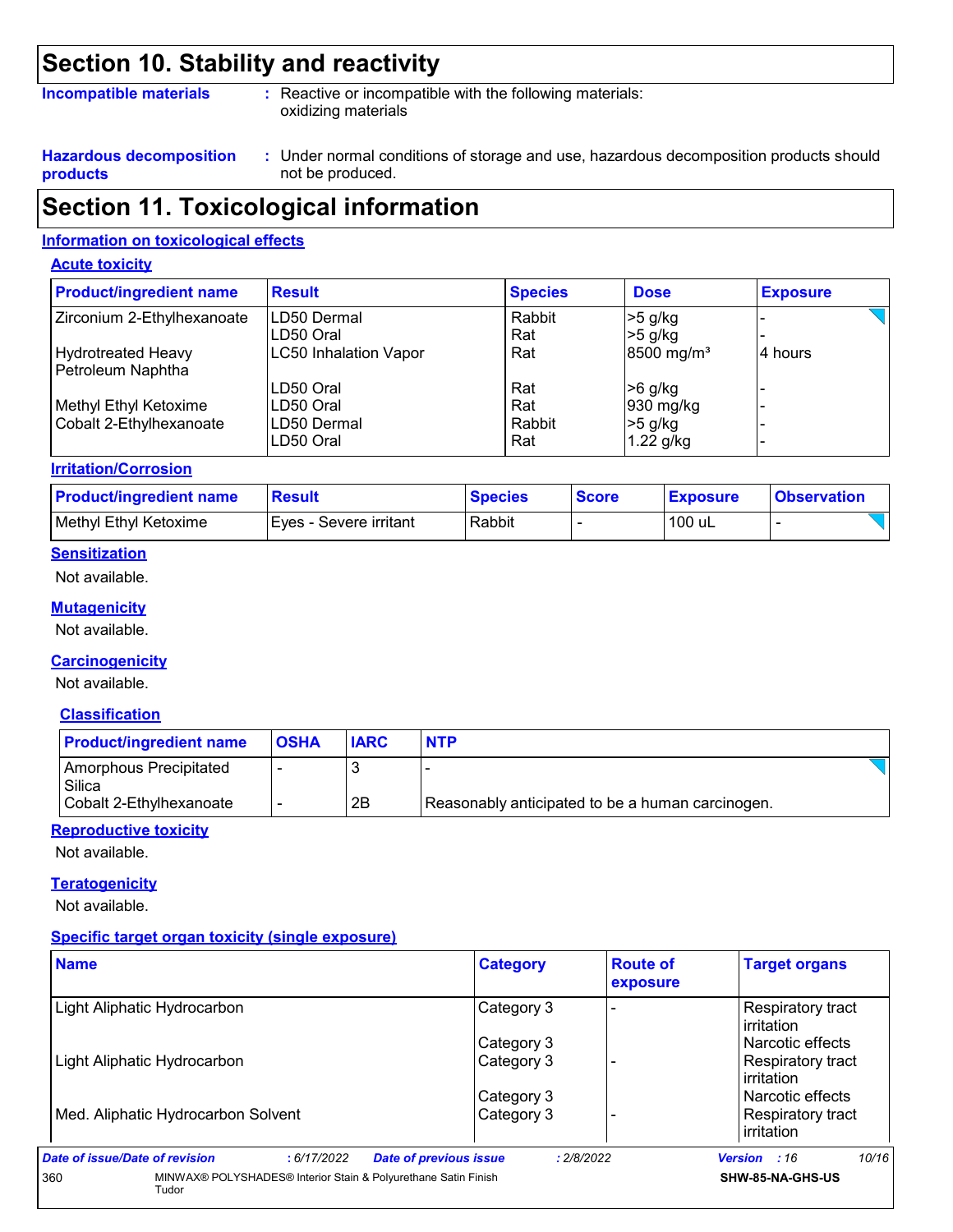# **Section 11. Toxicological information**

|                                      | Category 3 | Narcotic effects                         |
|--------------------------------------|------------|------------------------------------------|
| Hydrotreated Heavy Petroleum Naphtha | Category 3 | <b>Respiratory tract</b><br>l irritation |
|                                      | Category 3 | l Narcotic effects                       |
| Methyl Ethyl Ketoxime                | Category 1 | upper respiratory<br>tract               |
|                                      | Category 3 | Narcotic effects                         |

#### **Specific target organ toxicity (repeated exposure)**

| <b>Name</b>                                 | <b>Category</b> | <b>Route of</b><br>exposure | <b>Target organs</b> |
|---------------------------------------------|-----------------|-----------------------------|----------------------|
| Light Aliphatic Hydrocarbon                 | Category 2      |                             |                      |
| Light Aliphatic Hydrocarbon                 | Category 2      |                             |                      |
| Med. Aliphatic Hydrocarbon Solvent          | Category 1      |                             |                      |
| <b>Hydrotreated Heavy Petroleum Naphtha</b> | Category 2      |                             |                      |
| Methyl Ethyl Ketoxime                       | Category 2      |                             | blood system         |

#### **Aspiration hazard**

| <b>Name</b>                          | Result                                |
|--------------------------------------|---------------------------------------|
| Light Aliphatic Hydrocarbon          | <b>ASPIRATION HAZARD - Category 1</b> |
| Light Aliphatic Hydrocarbon          | <b>ASPIRATION HAZARD - Category 1</b> |
| Med. Aliphatic Hydrocarbon Solvent   | <b>ASPIRATION HAZARD - Category 1</b> |
| Hydrotreated Heavy Petroleum Naphtha | <b>ASPIRATION HAZARD - Category 1</b> |

#### **Information on the likely :** Not available.

### **routes of exposure**

#### **Potential acute health effects**

| <b>Eye contact</b>  | : No known significant effects or critical hazards.                                                                          |
|---------------------|------------------------------------------------------------------------------------------------------------------------------|
| <b>Inhalation</b>   | : Can cause central nervous system (CNS) depression. May cause drowsiness or<br>dizziness. May cause respiratory irritation. |
| <b>Skin contact</b> | : May cause an allergic skin reaction.                                                                                       |
| <b>Ingestion</b>    | : Can cause central nervous system (CNS) depression. May be fatal if swallowed and<br>enters airways.                        |

|                    | <b>Symptoms related to the physical, chemical and toxicological characteristics</b>                                                                                                                               |
|--------------------|-------------------------------------------------------------------------------------------------------------------------------------------------------------------------------------------------------------------|
| <b>Eye contact</b> | : No specific data.                                                                                                                                                                                               |
| <b>Inhalation</b>  | : Adverse symptoms may include the following:<br>respiratory tract irritation<br>coughing<br>nausea or vomiting<br>headache<br>drowsiness/fatigue<br>dizziness/vertigo<br>unconsciousness<br>reduced fetal weight |
|                    | increase in fetal deaths                                                                                                                                                                                          |

## **Skin contact**

| reduced fetal weight<br>increase in fetal deaths<br>skeletal malformations |
|----------------------------------------------------------------------------|
| : Adverse symptoms may include the following:<br>irritation<br>redness     |
| reduced fetal weight                                                       |
| increase in fetal deaths<br>skeletal malformations                         |
|                                                                            |

| Date of issue/Date of revision |             | : 6/17/2022 | Date of previous issue                                         | 2/8/2022 | <b>Version</b> : 16     | 11/16 |
|--------------------------------|-------------|-------------|----------------------------------------------------------------|----------|-------------------------|-------|
| 360                            | $\tau$ udor |             | MINWAX® POLYSHADES® Interior Stain & Polyurethane Satin Finish |          | <b>SHW-85-NA-GHS-US</b> |       |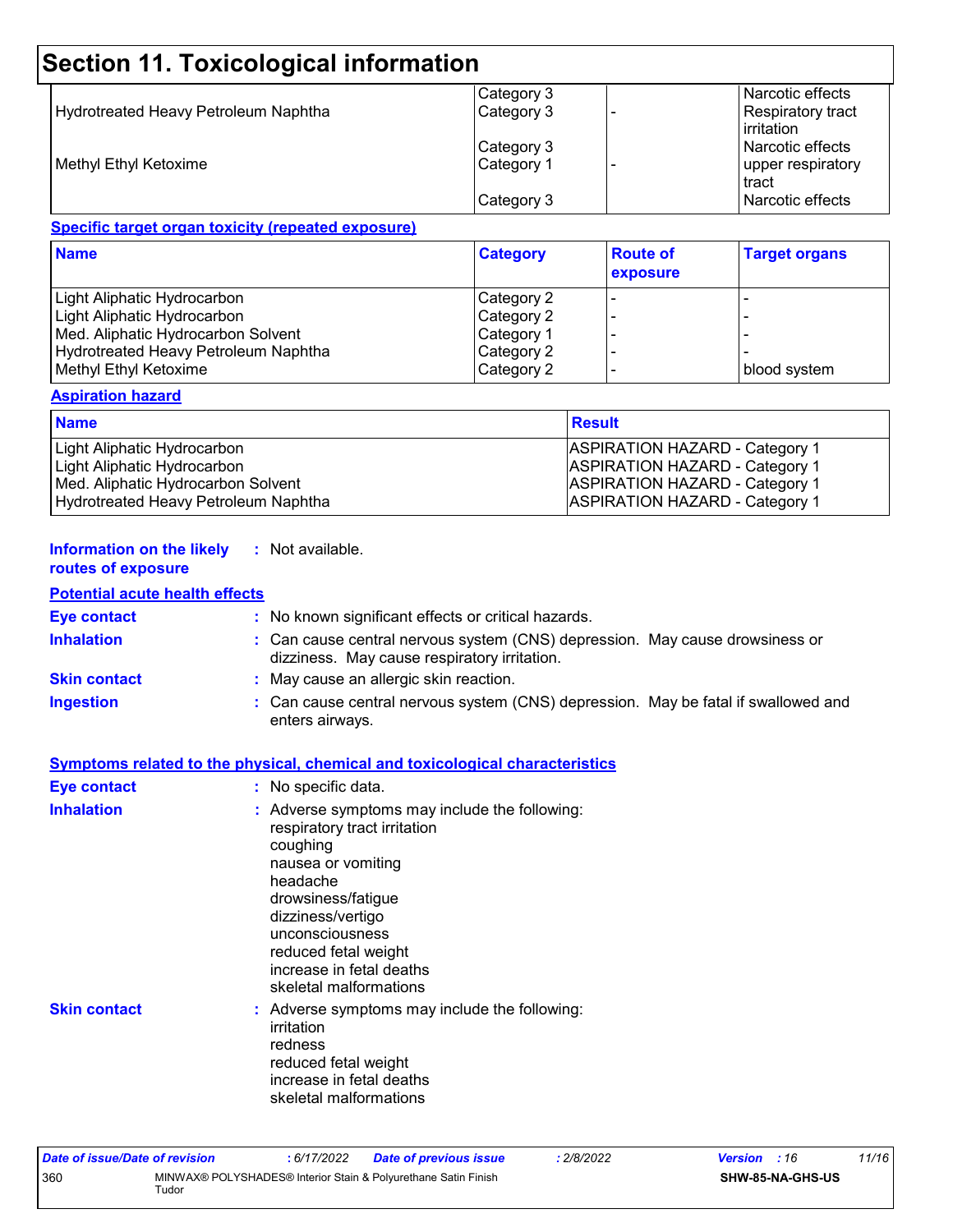# **Section 11. Toxicological information**

| <b>Ingestion</b>                        | : Adverse symptoms may include the following:<br>nausea or vomiting<br>reduced fetal weight<br>increase in fetal deaths<br>skeletal malformations                              |
|-----------------------------------------|--------------------------------------------------------------------------------------------------------------------------------------------------------------------------------|
|                                         | Delayed and immediate effects and also chronic effects from short and long term exposure                                                                                       |
| <b>Short term exposure</b>              |                                                                                                                                                                                |
| <b>Potential immediate</b><br>effects   | : Not available.                                                                                                                                                               |
| <b>Potential delayed effects</b>        | : Not available.                                                                                                                                                               |
| <b>Long term exposure</b>               |                                                                                                                                                                                |
| <b>Potential immediate</b><br>effects   | : Not available.                                                                                                                                                               |
| <b>Potential delayed effects</b>        | : Not available.                                                                                                                                                               |
| <b>Potential chronic health effects</b> |                                                                                                                                                                                |
| Not available.                          |                                                                                                                                                                                |
| <b>General</b>                          | : May cause damage to organs through prolonged or repeated exposure. Once<br>sensitized, a severe allergic reaction may occur when subsequently exposed to very low<br>levels. |
| <b>Carcinogenicity</b>                  | : Suspected of causing cancer. Risk of cancer depends on duration and level of<br>exposure.                                                                                    |
| <b>Mutagenicity</b>                     | : No known significant effects or critical hazards.                                                                                                                            |
| <b>Teratogenicity</b>                   | : Suspected of damaging the unborn child.                                                                                                                                      |
| <b>Developmental effects</b>            | : No known significant effects or critical hazards.                                                                                                                            |
| <b>Fertility effects</b>                | : May damage fertility.                                                                                                                                                        |
| Numerical measonness of taxisity        |                                                                                                                                                                                |

**Numerical measures of toxicity** Not available. **Acute toxicity estimates**

# **Section 12. Ecological information**

#### **Toxicity**

| <b>Product/ingredient name</b> | <b>Result</b>                      | <b>Species</b>                    | <b>Exposure</b> |
|--------------------------------|------------------------------------|-----------------------------------|-----------------|
| Light Aliphatic Hydrocarbon    | Acute LC50 2200 µg/l Fresh water   | <b>Fish - Lepomis macrochirus</b> | $\vert$ 4 days  |
| Light Aliphatic Hydrocarbon    | Acute LC50 2200 µg/l Fresh water   | <b>Fish - Lepomis macrochirus</b> | 4 days          |
| Methyl Ethyl Ketoxime          | Acute LC50 843000 µg/l Fresh water | <b>Fish - Pimephales promelas</b> | 196 hours       |

#### **Persistence and degradability**

Not available.

#### **Bioaccumulative potential**

| Date of issue/Date of revision |       | : 6/17/2022 | Date of previous issue                                         | : 2/8/2022 | <b>Version</b> : 16 |                  | 12/16 |
|--------------------------------|-------|-------------|----------------------------------------------------------------|------------|---------------------|------------------|-------|
| 360                            | Tudor |             | MINWAX® POLYSHADES® Interior Stain & Polyurethane Satin Finish |            |                     | SHW-85-NA-GHS-US |       |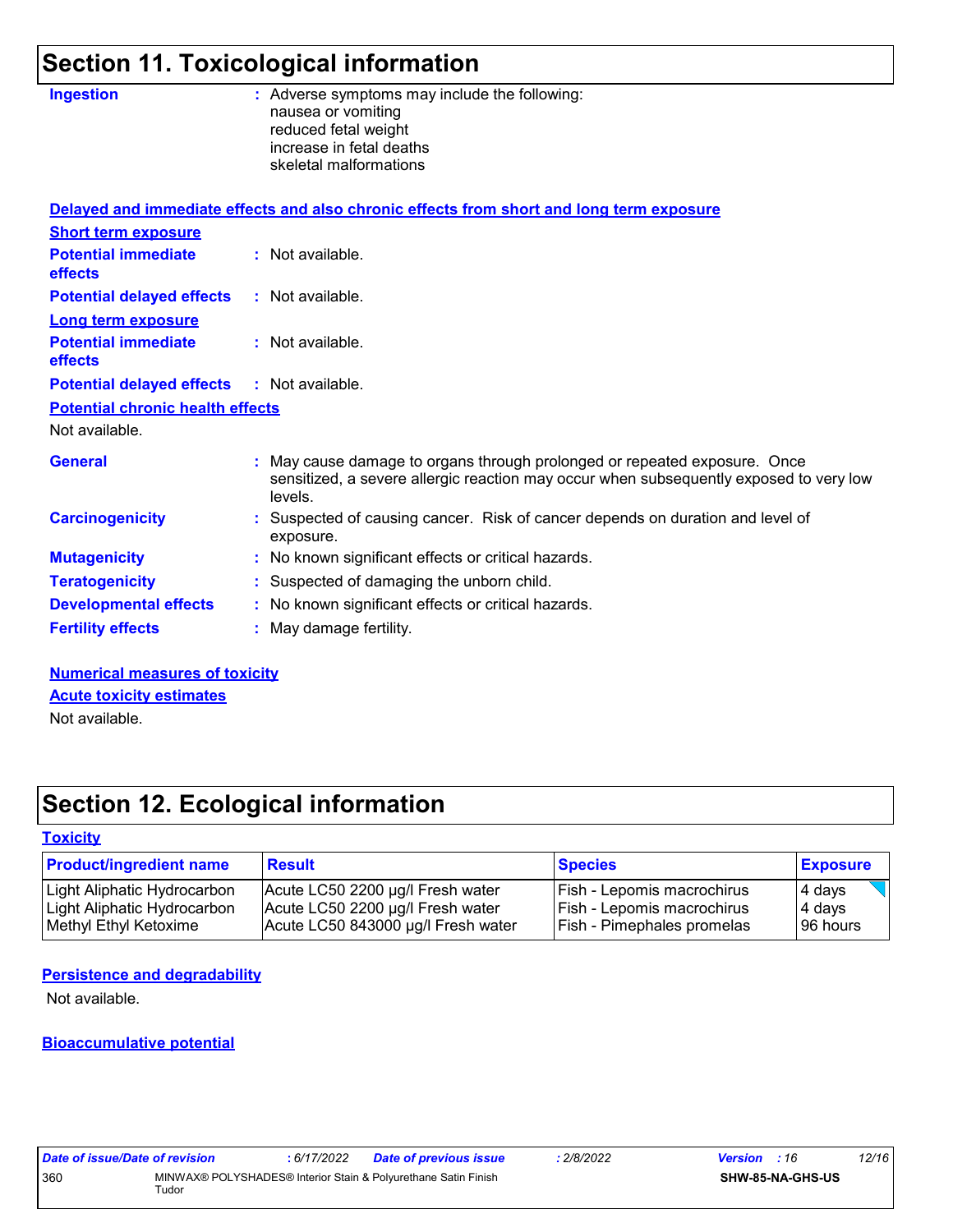### **Section 12. Ecological information**

| <b>Product/ingredient name</b> | $LogP_{ow}$ | <b>BCF</b>   | <b>Potential</b> |  |
|--------------------------------|-------------|--------------|------------------|--|
| Zirconium 2-Ethylhexanoate     | ۰           | 2.96         | low              |  |
| Hydrotreated Heavy             |             | $10$ to 2500 | high             |  |
| Petroleum Naphtha              |             |              |                  |  |
| Methyl Ethyl Ketoxime          |             | 12.5 to 5.8  | low              |  |
| Cobalt 2-Ethylhexanoate        |             | 15600        | high             |  |

#### **Mobility in soil**

**Soil/water partition coefficient (KOC) :** Not available.

**Other adverse effects** : No known significant effects or critical hazards.

### **Section 13. Disposal considerations**

**Disposal methods :**

The generation of waste should be avoided or minimized wherever possible. Disposal of this product, solutions and any by-products should at all times comply with the requirements of environmental protection and waste disposal legislation and any regional local authority requirements. Dispose of surplus and non-recyclable products via a licensed waste disposal contractor. Waste should not be disposed of untreated to the sewer unless fully compliant with the requirements of all authorities with jurisdiction. Waste packaging should be recycled. Incineration or landfill should only be considered when recycling is not feasible. This material and its container must be disposed of in a safe way. Care should be taken when handling emptied containers that have not been cleaned or rinsed out. Empty containers or liners may retain some product residues. Vapor from product residues may create a highly flammable or explosive atmosphere inside the container. Do not cut, weld or grind used containers unless they have been cleaned thoroughly internally. Avoid dispersal of spilled material and runoff and contact with soil, waterways, drains and sewers.

### **Section 14. Transport information**

|                                       | <b>DOT</b><br><b>Classification</b>                            | <b>TDG</b><br><b>Classification</b> | <b>Mexico</b><br><b>Classification</b> | <b>IATA</b>    | <b>IMDG</b>           |
|---------------------------------------|----------------------------------------------------------------|-------------------------------------|----------------------------------------|----------------|-----------------------|
| <b>UN number</b>                      | <b>UN1263</b>                                                  | <b>UN1263</b>                       | <b>UN1263</b>                          | <b>UN1263</b>  | <b>UN1263</b>         |
| <b>UN proper</b><br>shipping name     | <b>PAINT</b>                                                   | <b>PAINT</b>                        | <b>PAINT</b>                           | <b>PAINT</b>   | <b>PAINT</b>          |
| <b>Transport</b><br>hazard class(es)  | $\mathfrak{B}$                                                 | 3                                   | 3                                      | $\mathbf{3}$   | 3                     |
| <b>Packing group</b>                  | III                                                            | III                                 | III                                    | $\mathbf{III}$ | $\mathbf{III}$        |
| <b>Environmental</b><br>hazards       | No.                                                            | No.                                 | No.                                    | No.            | No.                   |
|                                       |                                                                |                                     |                                        |                |                       |
| <b>Date of issue/Date of revision</b> | : 6/17/2022                                                    | <b>Date of previous issue</b>       | : 2/8/2022                             |                | 13/16<br>Version : 16 |
| 360<br>Tudor                          | MINWAX® POLYSHADES® Interior Stain & Polyurethane Satin Finish |                                     |                                        |                | SHW-85-NA-GHS-US      |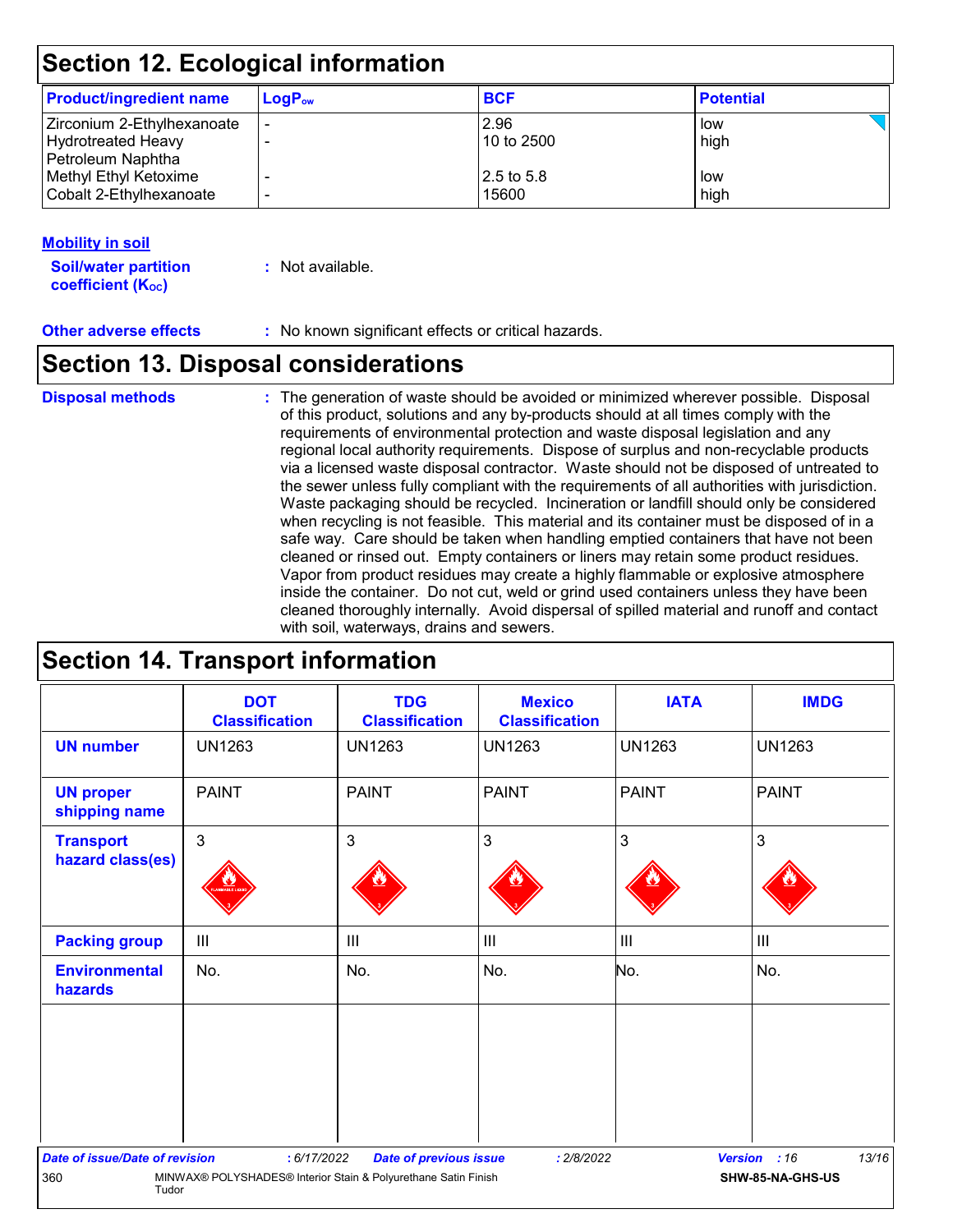### **Section 14. Transport information**

|                                       | OGCGON TT. TIQNOPOR MIONIKAGON                                                                                                                                                                                                                                                             |                                                                                                                                                                                                                                                                                                                                                                                                                                                                                                                                                                                                                                                                                     |                       |                                            |
|---------------------------------------|--------------------------------------------------------------------------------------------------------------------------------------------------------------------------------------------------------------------------------------------------------------------------------------------|-------------------------------------------------------------------------------------------------------------------------------------------------------------------------------------------------------------------------------------------------------------------------------------------------------------------------------------------------------------------------------------------------------------------------------------------------------------------------------------------------------------------------------------------------------------------------------------------------------------------------------------------------------------------------------------|-----------------------|--------------------------------------------|
| <b>Additional</b><br>information      | This product may<br>be re-classified as<br>"Combustible<br>Liquid," unless<br>transported by<br>vessel or aircraft.<br>Non-bulk<br>packages (less<br>than or equal to<br>119 gal) of<br>combustible<br>liquids are not<br>regulated as<br>hazardous<br>materials.<br><b>ERG No.</b><br>128 | Product classified<br>as per the<br>following sections<br>of the<br>Transportation of<br>Dangerous Goods<br>Regulations:<br>2.18-2.19 (Class<br>$3)$ .<br><b>ERG No.</b><br>128                                                                                                                                                                                                                                                                                                                                                                                                                                                                                                     | <b>ERG No.</b><br>128 | <b>Emergency</b><br>schedules F-E, S-<br>Е |
| <b>Special precautions for user :</b> |                                                                                                                                                                                                                                                                                            | Multi-modal shipping descriptions are provided for informational purposes and do not<br>consider container sizes. The presence of a shipping description for a particular<br>mode of transport (sea, air, etc.), does not indicate that the product is packaged<br>suitably for that mode of transport. All packaging must be reviewed for suitability<br>prior to shipment, and compliance with the applicable regulations is the sole<br>responsibility of the person offering the product for transport. People loading and<br>unloading dangerous goods must be trained on all of the risks deriving from the<br>substances and on all actions in case of emergency situations. |                       |                                            |
| <b>Transport in bulk according</b>    | Not available.                                                                                                                                                                                                                                                                             |                                                                                                                                                                                                                                                                                                                                                                                                                                                                                                                                                                                                                                                                                     |                       |                                            |

**to IMO instruments**

**Proper shipping name :**

: Not available.

### **Section 15. Regulatory information**

#### **SARA 313**

SARA 313 (40 CFR 372.45) supplier notification can be found on the Environmental Data Sheet.

#### **California Prop. 65**

WARNING: This product contains chemicals known to the State of California to cause cancer and birth defects or other reproductive harm.

# **International regulations International lists :**

**Australia inventory (AIIC)**: Not determined. **China inventory (IECSC)**: Not determined. **Japan inventory (CSCL)**: Not determined. **Japan inventory (ISHL)**: Not determined. **Korea inventory (KECI)**: Not determined. **New Zealand Inventory of Chemicals (NZIoC)**: Not determined. **Philippines inventory (PICCS)**: Not determined. **Taiwan Chemical Substances Inventory (TCSI)**: Not determined. **Thailand inventory**: Not determined. **Turkey inventory**: Not determined. **Vietnam inventory**: Not determined.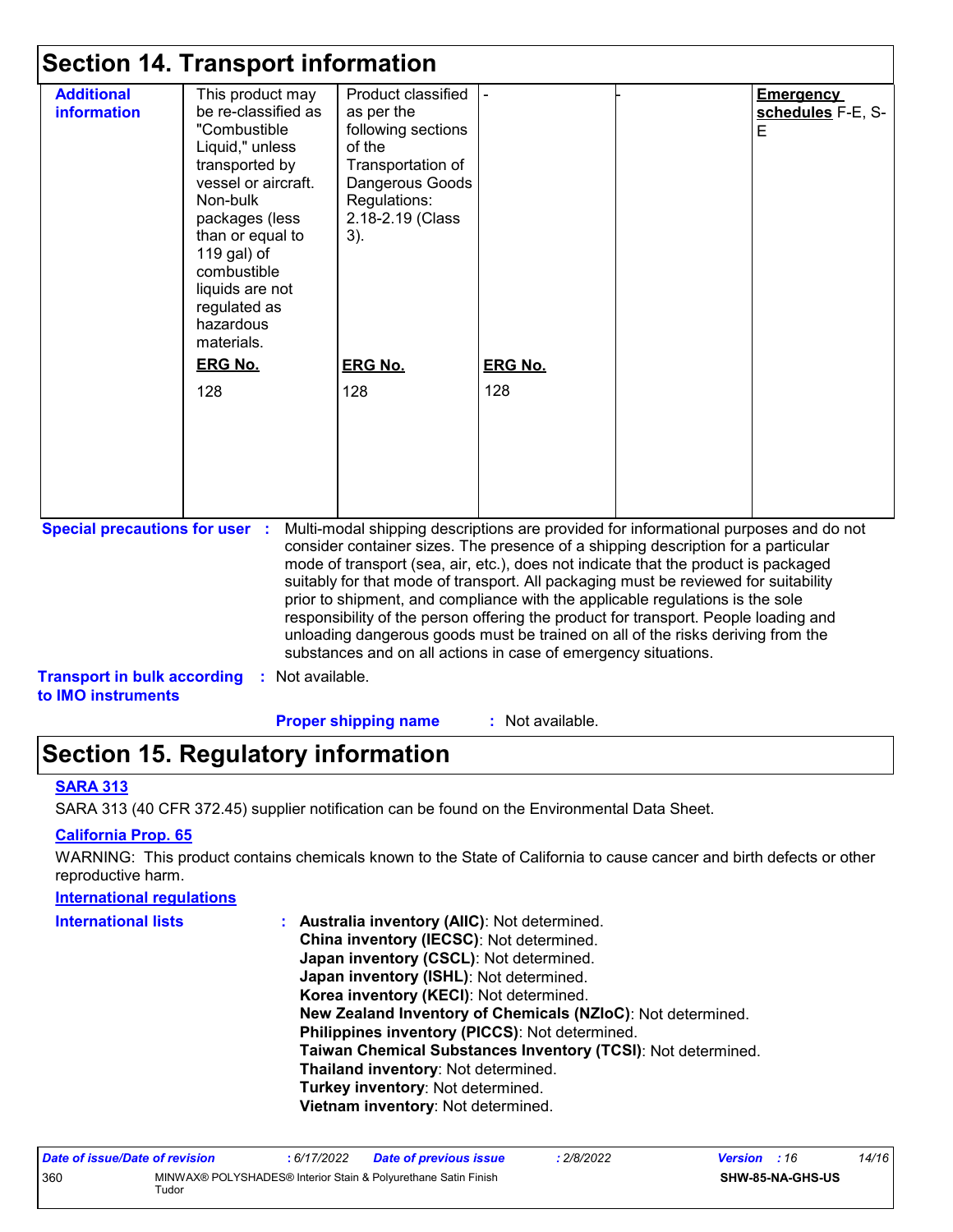### **Section 16. Other information**

**Hazardous Material Information System (U.S.A.)**



**The customer is responsible for determining the PPE code for this material. For more information on HMIS® Personal Protective Equipment (PPE) codes, consult the HMIS® Implementation Manual.**

**Caution: HMIS® ratings are based on a 0-4 rating scale, with 0 representing minimal hazards or risks, and 4 representing significant hazards or risks. Although HMIS® ratings and the associated label are not required on SDSs or products leaving a facility under 29 CFR 1910.1200, the preparer may choose to provide them. HMIS® ratings are to be used with a fully implemented HMIS® program. HMIS® is a registered trademark and service mark of the American Coatings Association, Inc.**

**Procedure used to derive the classification**

| <b>Classification</b>                                                                                    | <b>Justification</b>                              |
|----------------------------------------------------------------------------------------------------------|---------------------------------------------------|
| <b>FLAMMABLE LIQUIDS - Category 3</b>                                                                    | On basis of test data                             |
| SKIN SENSITIZATION - Category 1                                                                          | Calculation method                                |
| <b>CARCINOGENICITY - Category 2</b>                                                                      | Calculation method                                |
| TOXIC TO REPRODUCTION - Category 1B                                                                      | Calculation method                                |
| SPECIFIC TARGET ORGAN TOXICITY (SINGLE EXPOSURE) (Respiratory tract<br>irritation) - Category 3          | Calculation method                                |
| SPECIFIC TARGET ORGAN TOXICITY (SINGLE EXPOSURE) (Narcotic effects) -<br>Category 3                      | lCalculation method                               |
| SPECIFIC TARGET ORGAN TOXICITY (REPEATED EXPOSURE) - Category 2<br><b>ASPIRATION HAZARD - Category 1</b> | l Calculation method<br><b>Calculation method</b> |

|  |  |  |  |  |  |  |  |  |  |  |  |  |  |  |  |  |  |  |  |  |  |  |  |  |  |  |  |  |  |  |  |  |  |  |  |  |  |  | <b>History</b> |  |  |  |  |  |  |  |
|--|--|--|--|--|--|--|--|--|--|--|--|--|--|--|--|--|--|--|--|--|--|--|--|--|--|--|--|--|--|--|--|--|--|--|--|--|--|--|----------------|--|--|--|--|--|--|--|
|  |  |  |  |  |  |  |  |  |  |  |  |  |  |  |  |  |  |  |  |  |  |  |  |  |  |  |  |  |  |  |  |  |  |  |  |  |  |  |                |  |  |  |  |  |  |  |
|  |  |  |  |  |  |  |  |  |  |  |  |  |  |  |  |  |  |  |  |  |  |  |  |  |  |  |  |  |  |  |  |  |  |  |  |  |  |  |                |  |  |  |  |  |  |  |
|  |  |  |  |  |  |  |  |  |  |  |  |  |  |  |  |  |  |  |  |  |  |  |  |  |  |  |  |  |  |  |  |  |  |  |  |  |  |  |                |  |  |  |  |  |  |  |
|  |  |  |  |  |  |  |  |  |  |  |  |  |  |  |  |  |  |  |  |  |  |  |  |  |  |  |  |  |  |  |  |  |  |  |  |  |  |  |                |  |  |  |  |  |  |  |
|  |  |  |  |  |  |  |  |  |  |  |  |  |  |  |  |  |  |  |  |  |  |  |  |  |  |  |  |  |  |  |  |  |  |  |  |  |  |  |                |  |  |  |  |  |  |  |
|  |  |  |  |  |  |  |  |  |  |  |  |  |  |  |  |  |  |  |  |  |  |  |  |  |  |  |  |  |  |  |  |  |  |  |  |  |  |  |                |  |  |  |  |  |  |  |
|  |  |  |  |  |  |  |  |  |  |  |  |  |  |  |  |  |  |  |  |  |  |  |  |  |  |  |  |  |  |  |  |  |  |  |  |  |  |  |                |  |  |  |  |  |  |  |
|  |  |  |  |  |  |  |  |  |  |  |  |  |  |  |  |  |  |  |  |  |  |  |  |  |  |  |  |  |  |  |  |  |  |  |  |  |  |  |                |  |  |  |  |  |  |  |
|  |  |  |  |  |  |  |  |  |  |  |  |  |  |  |  |  |  |  |  |  |  |  |  |  |  |  |  |  |  |  |  |  |  |  |  |  |  |  |                |  |  |  |  |  |  |  |
|  |  |  |  |  |  |  |  |  |  |  |  |  |  |  |  |  |  |  |  |  |  |  |  |  |  |  |  |  |  |  |  |  |  |  |  |  |  |  |                |  |  |  |  |  |  |  |
|  |  |  |  |  |  |  |  |  |  |  |  |  |  |  |  |  |  |  |  |  |  |  |  |  |  |  |  |  |  |  |  |  |  |  |  |  |  |  |                |  |  |  |  |  |  |  |
|  |  |  |  |  |  |  |  |  |  |  |  |  |  |  |  |  |  |  |  |  |  |  |  |  |  |  |  |  |  |  |  |  |  |  |  |  |  |  |                |  |  |  |  |  |  |  |
|  |  |  |  |  |  |  |  |  |  |  |  |  |  |  |  |  |  |  |  |  |  |  |  |  |  |  |  |  |  |  |  |  |  |  |  |  |  |  |                |  |  |  |  |  |  |  |
|  |  |  |  |  |  |  |  |  |  |  |  |  |  |  |  |  |  |  |  |  |  |  |  |  |  |  |  |  |  |  |  |  |  |  |  |  |  |  |                |  |  |  |  |  |  |  |
|  |  |  |  |  |  |  |  |  |  |  |  |  |  |  |  |  |  |  |  |  |  |  |  |  |  |  |  |  |  |  |  |  |  |  |  |  |  |  |                |  |  |  |  |  |  |  |
|  |  |  |  |  |  |  |  |  |  |  |  |  |  |  |  |  |  |  |  |  |  |  |  |  |  |  |  |  |  |  |  |  |  |  |  |  |  |  |                |  |  |  |  |  |  |  |
|  |  |  |  |  |  |  |  |  |  |  |  |  |  |  |  |  |  |  |  |  |  |  |  |  |  |  |  |  |  |  |  |  |  |  |  |  |  |  |                |  |  |  |  |  |  |  |
|  |  |  |  |  |  |  |  |  |  |  |  |  |  |  |  |  |  |  |  |  |  |  |  |  |  |  |  |  |  |  |  |  |  |  |  |  |  |  |                |  |  |  |  |  |  |  |
|  |  |  |  |  |  |  |  |  |  |  |  |  |  |  |  |  |  |  |  |  |  |  |  |  |  |  |  |  |  |  |  |  |  |  |  |  |  |  |                |  |  |  |  |  |  |  |
|  |  |  |  |  |  |  |  |  |  |  |  |  |  |  |  |  |  |  |  |  |  |  |  |  |  |  |  |  |  |  |  |  |  |  |  |  |  |  |                |  |  |  |  |  |  |  |
|  |  |  |  |  |  |  |  |  |  |  |  |  |  |  |  |  |  |  |  |  |  |  |  |  |  |  |  |  |  |  |  |  |  |  |  |  |  |  |                |  |  |  |  |  |  |  |
|  |  |  |  |  |  |  |  |  |  |  |  |  |  |  |  |  |  |  |  |  |  |  |  |  |  |  |  |  |  |  |  |  |  |  |  |  |  |  |                |  |  |  |  |  |  |  |
|  |  |  |  |  |  |  |  |  |  |  |  |  |  |  |  |  |  |  |  |  |  |  |  |  |  |  |  |  |  |  |  |  |  |  |  |  |  |  |                |  |  |  |  |  |  |  |
|  |  |  |  |  |  |  |  |  |  |  |  |  |  |  |  |  |  |  |  |  |  |  |  |  |  |  |  |  |  |  |  |  |  |  |  |  |  |  |                |  |  |  |  |  |  |  |
|  |  |  |  |  |  |  |  |  |  |  |  |  |  |  |  |  |  |  |  |  |  |  |  |  |  |  |  |  |  |  |  |  |  |  |  |  |  |  |                |  |  |  |  |  |  |  |
|  |  |  |  |  |  |  |  |  |  |  |  |  |  |  |  |  |  |  |  |  |  |  |  |  |  |  |  |  |  |  |  |  |  |  |  |  |  |  |                |  |  |  |  |  |  |  |
|  |  |  |  |  |  |  |  |  |  |  |  |  |  |  |  |  |  |  |  |  |  |  |  |  |  |  |  |  |  |  |  |  |  |  |  |  |  |  |                |  |  |  |  |  |  |  |
|  |  |  |  |  |  |  |  |  |  |  |  |  |  |  |  |  |  |  |  |  |  |  |  |  |  |  |  |  |  |  |  |  |  |  |  |  |  |  |                |  |  |  |  |  |  |  |
|  |  |  |  |  |  |  |  |  |  |  |  |  |  |  |  |  |  |  |  |  |  |  |  |  |  |  |  |  |  |  |  |  |  |  |  |  |  |  |                |  |  |  |  |  |  |  |
|  |  |  |  |  |  |  |  |  |  |  |  |  |  |  |  |  |  |  |  |  |  |  |  |  |  |  |  |  |  |  |  |  |  |  |  |  |  |  |                |  |  |  |  |  |  |  |
|  |  |  |  |  |  |  |  |  |  |  |  |  |  |  |  |  |  |  |  |  |  |  |  |  |  |  |  |  |  |  |  |  |  |  |  |  |  |  |                |  |  |  |  |  |  |  |
|  |  |  |  |  |  |  |  |  |  |  |  |  |  |  |  |  |  |  |  |  |  |  |  |  |  |  |  |  |  |  |  |  |  |  |  |  |  |  |                |  |  |  |  |  |  |  |
|  |  |  |  |  |  |  |  |  |  |  |  |  |  |  |  |  |  |  |  |  |  |  |  |  |  |  |  |  |  |  |  |  |  |  |  |  |  |  |                |  |  |  |  |  |  |  |
|  |  |  |  |  |  |  |  |  |  |  |  |  |  |  |  |  |  |  |  |  |  |  |  |  |  |  |  |  |  |  |  |  |  |  |  |  |  |  |                |  |  |  |  |  |  |  |
|  |  |  |  |  |  |  |  |  |  |  |  |  |  |  |  |  |  |  |  |  |  |  |  |  |  |  |  |  |  |  |  |  |  |  |  |  |  |  |                |  |  |  |  |  |  |  |
|  |  |  |  |  |  |  |  |  |  |  |  |  |  |  |  |  |  |  |  |  |  |  |  |  |  |  |  |  |  |  |  |  |  |  |  |  |  |  |                |  |  |  |  |  |  |  |
|  |  |  |  |  |  |  |  |  |  |  |  |  |  |  |  |  |  |  |  |  |  |  |  |  |  |  |  |  |  |  |  |  |  |  |  |  |  |  |                |  |  |  |  |  |  |  |
|  |  |  |  |  |  |  |  |  |  |  |  |  |  |  |  |  |  |  |  |  |  |  |  |  |  |  |  |  |  |  |  |  |  |  |  |  |  |  |                |  |  |  |  |  |  |  |
|  |  |  |  |  |  |  |  |  |  |  |  |  |  |  |  |  |  |  |  |  |  |  |  |  |  |  |  |  |  |  |  |  |  |  |  |  |  |  |                |  |  |  |  |  |  |  |
|  |  |  |  |  |  |  |  |  |  |  |  |  |  |  |  |  |  |  |  |  |  |  |  |  |  |  |  |  |  |  |  |  |  |  |  |  |  |  |                |  |  |  |  |  |  |  |
|  |  |  |  |  |  |  |  |  |  |  |  |  |  |  |  |  |  |  |  |  |  |  |  |  |  |  |  |  |  |  |  |  |  |  |  |  |  |  |                |  |  |  |  |  |  |  |
|  |  |  |  |  |  |  |  |  |  |  |  |  |  |  |  |  |  |  |  |  |  |  |  |  |  |  |  |  |  |  |  |  |  |  |  |  |  |  |                |  |  |  |  |  |  |  |
|  |  |  |  |  |  |  |  |  |  |  |  |  |  |  |  |  |  |  |  |  |  |  |  |  |  |  |  |  |  |  |  |  |  |  |  |  |  |  |                |  |  |  |  |  |  |  |
|  |  |  |  |  |  |  |  |  |  |  |  |  |  |  |  |  |  |  |  |  |  |  |  |  |  |  |  |  |  |  |  |  |  |  |  |  |  |  |                |  |  |  |  |  |  |  |
|  |  |  |  |  |  |  |  |  |  |  |  |  |  |  |  |  |  |  |  |  |  |  |  |  |  |  |  |  |  |  |  |  |  |  |  |  |  |  |                |  |  |  |  |  |  |  |
|  |  |  |  |  |  |  |  |  |  |  |  |  |  |  |  |  |  |  |  |  |  |  |  |  |  |  |  |  |  |  |  |  |  |  |  |  |  |  |                |  |  |  |  |  |  |  |
|  |  |  |  |  |  |  |  |  |  |  |  |  |  |  |  |  |  |  |  |  |  |  |  |  |  |  |  |  |  |  |  |  |  |  |  |  |  |  |                |  |  |  |  |  |  |  |
|  |  |  |  |  |  |  |  |  |  |  |  |  |  |  |  |  |  |  |  |  |  |  |  |  |  |  |  |  |  |  |  |  |  |  |  |  |  |  |                |  |  |  |  |  |  |  |
|  |  |  |  |  |  |  |  |  |  |  |  |  |  |  |  |  |  |  |  |  |  |  |  |  |  |  |  |  |  |  |  |  |  |  |  |  |  |  |                |  |  |  |  |  |  |  |
|  |  |  |  |  |  |  |  |  |  |  |  |  |  |  |  |  |  |  |  |  |  |  |  |  |  |  |  |  |  |  |  |  |  |  |  |  |  |  |                |  |  |  |  |  |  |  |
|  |  |  |  |  |  |  |  |  |  |  |  |  |  |  |  |  |  |  |  |  |  |  |  |  |  |  |  |  |  |  |  |  |  |  |  |  |  |  |                |  |  |  |  |  |  |  |
|  |  |  |  |  |  |  |  |  |  |  |  |  |  |  |  |  |  |  |  |  |  |  |  |  |  |  |  |  |  |  |  |  |  |  |  |  |  |  |                |  |  |  |  |  |  |  |
|  |  |  |  |  |  |  |  |  |  |  |  |  |  |  |  |  |  |  |  |  |  |  |  |  |  |  |  |  |  |  |  |  |  |  |  |  |  |  |                |  |  |  |  |  |  |  |

| <b>Date of printing</b>                  | $\div$ 6/17/2022                                                                                                                                                                                                                                                                                                                                                                                                                                                                                                                                                                                                      |
|------------------------------------------|-----------------------------------------------------------------------------------------------------------------------------------------------------------------------------------------------------------------------------------------------------------------------------------------------------------------------------------------------------------------------------------------------------------------------------------------------------------------------------------------------------------------------------------------------------------------------------------------------------------------------|
| Date of issue/Date of<br><b>revision</b> | : 6/17/2022                                                                                                                                                                                                                                                                                                                                                                                                                                                                                                                                                                                                           |
| Date of previous issue                   | : 2/8/2022                                                                                                                                                                                                                                                                                                                                                                                                                                                                                                                                                                                                            |
| <b>Version</b>                           | : 16                                                                                                                                                                                                                                                                                                                                                                                                                                                                                                                                                                                                                  |
| <b>Key to abbreviations</b>              | $\therefore$ ATE = Acute Toxicity Estimate<br>BCF = Bioconcentration Factor<br>GHS = Globally Harmonized System of Classification and Labelling of Chemicals<br>IATA = International Air Transport Association<br>IBC = Intermediate Bulk Container<br><b>IMDG = International Maritime Dangerous Goods</b><br>LogPow = logarithm of the octanol/water partition coefficient<br>MARPOL = International Convention for the Prevention of Pollution From Ships, 1973<br>as modified by the Protocol of 1978. ("Marpol" = marine pollution)<br>$N/A = Not available$<br>SGG = Segregation Group<br>$UN = United Nations$ |

**Indicates information that has changed from previously issued version.**

#### **Notice to reader**

**It is recommended that each customer or recipient of this Safety Data Sheet (SDS) study it carefully and consult resources, as necessary or appropriate, to become aware of and understand the data contained in this SDS and any hazards associated with the product. This information is provided in good faith and believed to be accurate as of the effective date herein. However, no warranty, express or implied, is given. The information presented here applies only to the product as shipped. The addition of any material can change the composition, hazards and risks of the product. Products shall not be repackaged, modified, or tinted except as specifically instructed by the manufacturer, including but not limited to the incorporation of products not specified by the manufacturer,**

| Date of issue/Date of revision |             | : 6/17/2022 | <b>Date of previous issue</b>                                  | 2/8/2022 | <b>Version</b> : 16 |                         | 15/16 |
|--------------------------------|-------------|-------------|----------------------------------------------------------------|----------|---------------------|-------------------------|-------|
| 360                            | $\tau$ udor |             | MINWAX® POLYSHADES® Interior Stain & Polyurethane Satin Finish |          |                     | <b>SHW-85-NA-GHS-US</b> |       |